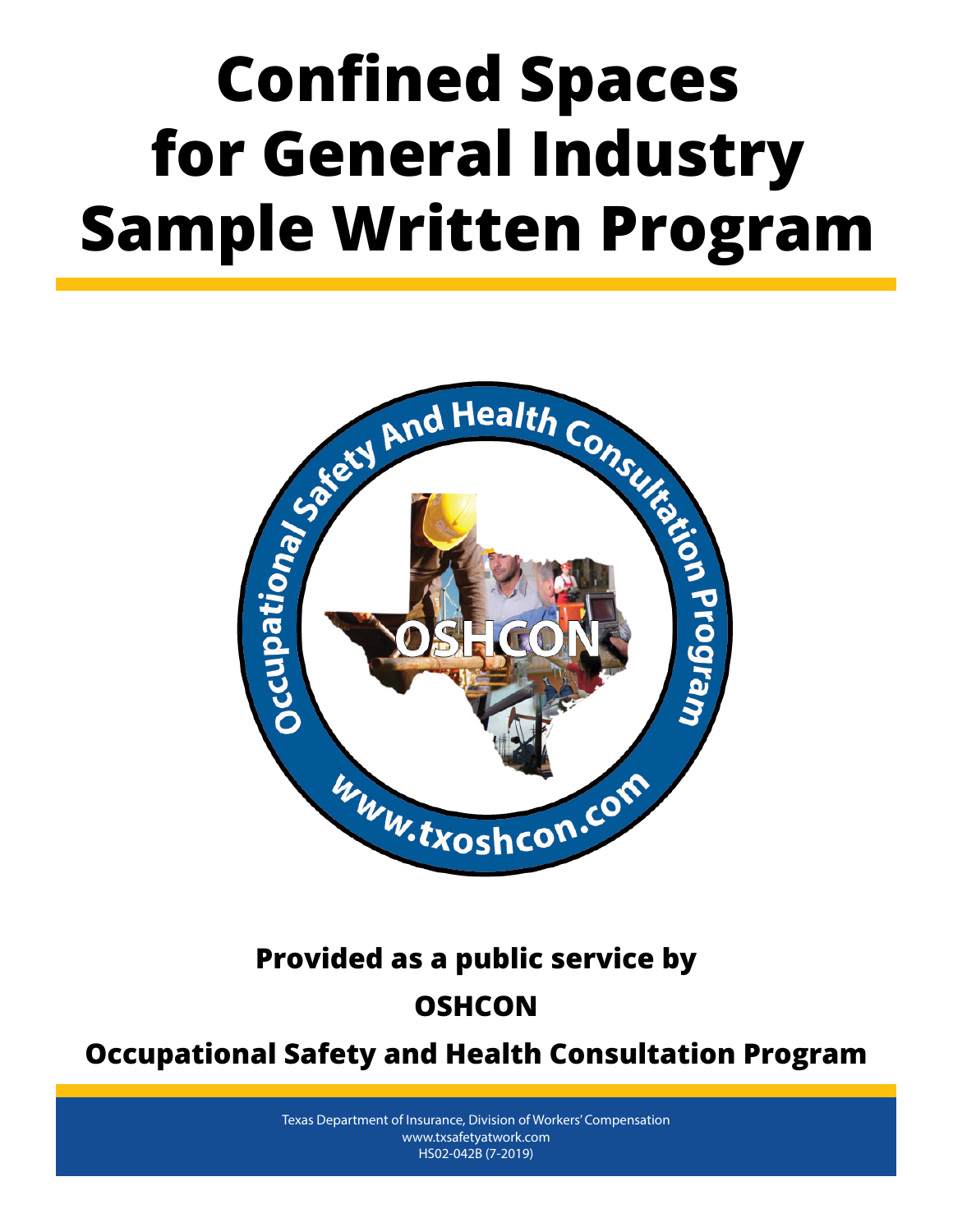# **Confined Spaces for General Industry Sample Written Program**

# **29 CFR 1910.146**



**Publication No. HS02-042B (7-2019)** 

**This sample written program is a guide to help employers and employees comply with the requirements of the Occupational Safety and Health Administration's (OSHA) Confined Spaces General Industry Standard, 29 Code of Federal Regulations (CFR) 1910.146. It contains the basic elements of a Confined Spaces for General Industry Program and is not meant to supersede the standard's requirements. Employers should review the standard for each specific worksite and customize the program accordingly.** 

**This fillable publication is designed to allow your organization to customize the program and replace the blank boxes with your company's name and the responsible individual(s) you assign to meet the OSHA standards for Confined Spaces for General Industry.** 

**This sample written program is provided as a public service by the Texas Occupational Safety and Health Consultation Program (OSHCON).** 

**Important Notes: A separate standard for Confined Spaces for Construction went into effect in August 2015. When working in confined spaces in construction, such as attics, basements, and crawl spaces, refer to CFR 1926 Subpart AA.**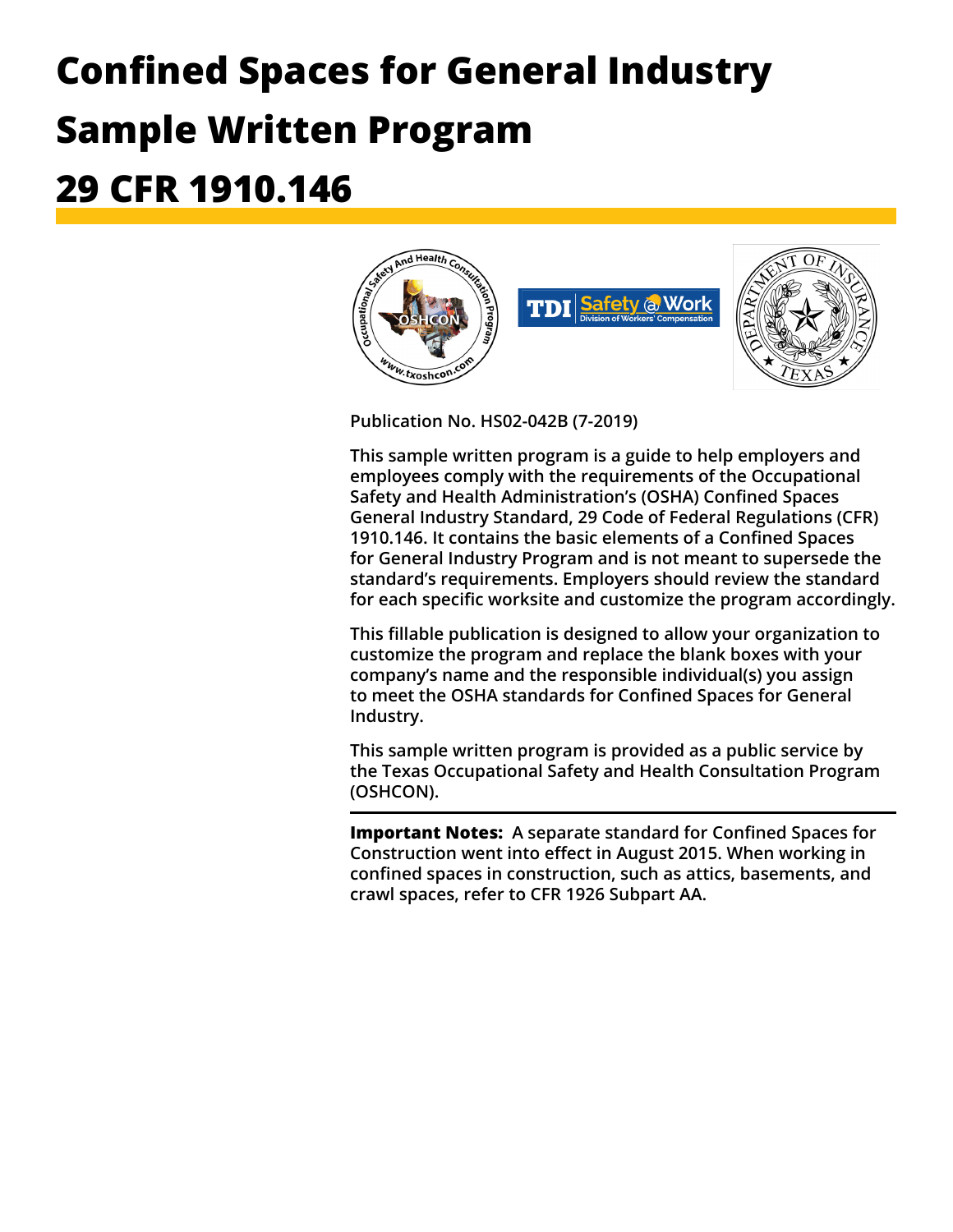

# **Table of Contents**

# **Confined Spaces for General Industry** 29 CFR 1910.146

| <b>IDENTIFICATION OF HAZARDS &amp; EVALUATION OF CONFINED SPACES  7</b> |
|-------------------------------------------------------------------------|
|                                                                         |
|                                                                         |
|                                                                         |
|                                                                         |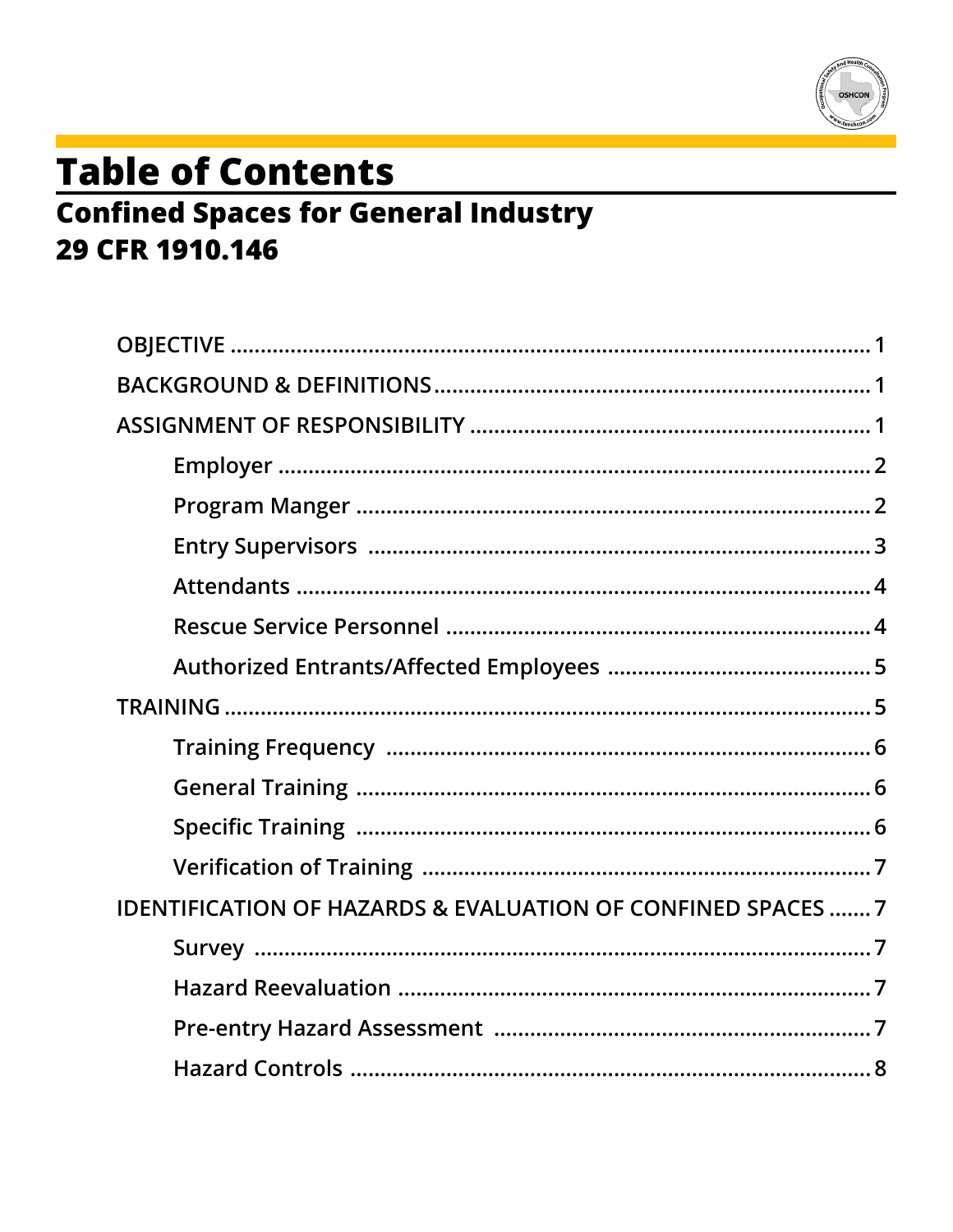

| Retrieval Systems and Methods of Non-entry Rescue  13                        |
|------------------------------------------------------------------------------|
|                                                                              |
|                                                                              |
| <b>APPENDIX C: DWC RESOURCES</b><br>17                                       |
| APPENDIX D: ADDITIONAL CONFINED SPACES DEFINITIONS<br><b>20</b>              |
| <b>APPENDIX E:</b><br>PERMIT-REQUIRED CONFINED SPACE DECISION FLOW CHART  23 |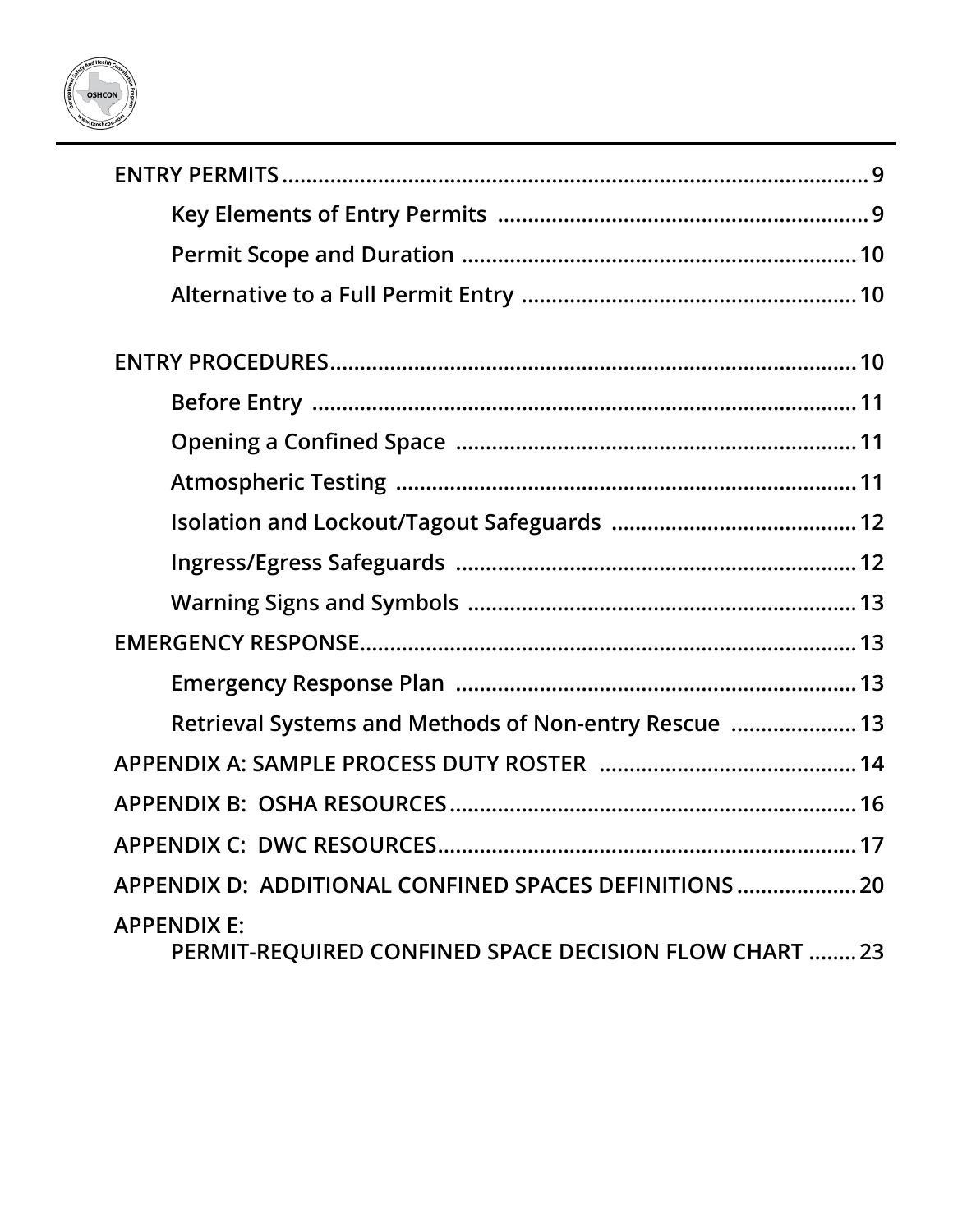

# <span id="page-4-0"></span>**Confined Spaces for General Industry Program for [Insert Company Name]**

# **OBJECTIVE**

The purpose of the Insert Company Name **charge Confined Spaces for General Industry Program** is to set procedures for employees' safe entry into confined spaces and permit-required confined spaces to do routine tasks associated with their employment. This procedure is designed to meet the minimum safety requirements of the Occupational Safety and Health Administration's (OSHA) Confined Spaces General Industry Standard, 1910.146.

# **BACKGROUND & DEFINITIONS**

Many workplaces contain spaces that are considered "confined" because the configurations hinder the activities of employees who must enter, work in, or exit from these spaces. In many instances, employees who work in confined spaces also face increased risk of exposure to serious physical injury or death from dangers such as entrapment, engulfment, and hazardous atmospheric conditions. Confinement itself may pose entrapment hazards and work in confined spaces may keep employees closer to hazards such as machinery components than they would be otherwise. For example, confinement, limited access, and restricted airflow can result in hazardous conditions that would not normally arise in an open workplace.

#### By definition, a **confined space** is:

- large enough for an employee to enter fully and perform assigned work;
- not designed for continuous occupancy by the employee;
- limited or restricted in its means of entry or exit; and
- so enclosed that natural ventilation may not reduce air contaminants to levels below the threshold limit value (TLV).

These spaces may include underground manholes, pipes, vaults, tanks, storage bins, trailers, pits, diked areas, vessels, silos, and other similar areas.

By definition, a **permit-required confined space** has one or more of these characteristics:

- contains or has the potential to contain a hazardous atmosphere;
- contains material with the potential to engulf someone who enters the space;
- has an internal configuration that might cause an entrant to be trapped or asphyxiated by inwardly converging walls or by a floor that slopes downward and tapers to a smaller crosssection; and
- contains any other recognized serious safety or health risk.

Additional **definitions are listed in Appendix D**. To evaluate the workplace to determine if a permit is required, see the **Permit-Required Confined Space Decision Flow Chart in Appendix E**.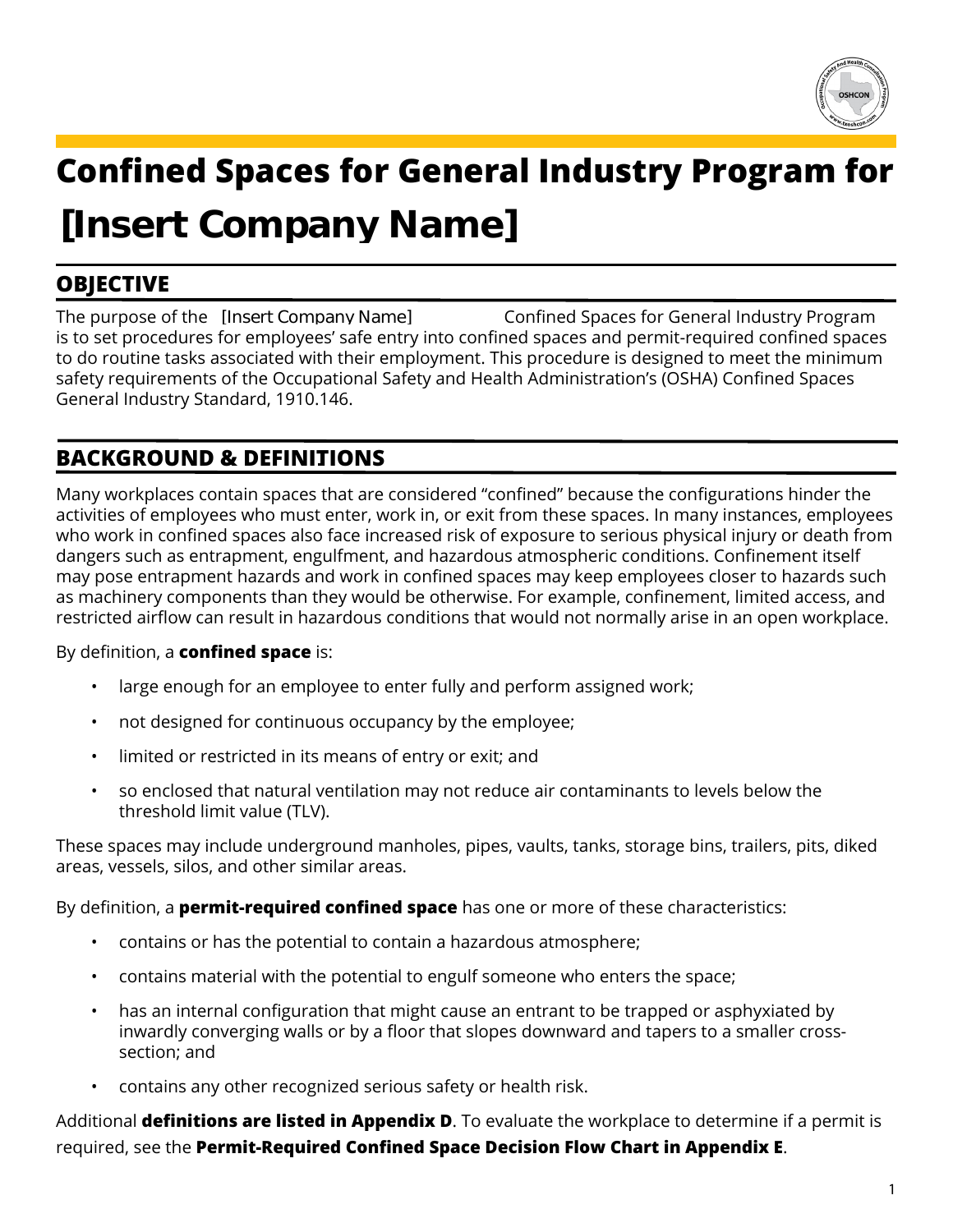<span id="page-5-0"></span>

# **ASSIGNMENT OF RESPONSIBILITY**

#### **Employer**

In administering this Confined Spaces Program, [Insert Company Name] will:

- monitor the program's effectiveness;
- provide atmospheric testing and equipment as needed;
- provide personal protective equipment (PPE) as needed;
- provide training to affected employees and supervisors;
- provide technical assistance as needed; and
- review and update the program as needed and at least once a year.

#### **Program Manager**

 **is responsible for managing the Confined Spaces Program for , and will:** Fresponsible Person(s) Name(s) **is responsible for managing the Confined Spaces**<br>
[Insert Company Name] **and will:**<br>
• evaluate the workplace to determine if any spaces are permit-confined spaces;<br>
• maintain a list of con [Insert Company Name]

- evaluate the workplace to determine if any spaces are permit-confined spaces;
- 
- inform exposed employees of the existence, location, and dangers of a permit space by posting a sign reading, "DANGER--PERMIT-REQUIRED CONFINED SPACE, DO NOT ENTER" or similar language;
- ensure that if employees are not to enter and work in a permit space, will take effective measures to prevent employees from entering these spaces;
- train employees and document performance;
- coordinate with outside responders;
- ensure equipment complies with OSHA standards;
- complete entry requirements before entry is authorized;
- eliminate any conditions making it unsafe to remove an entrance cover before the cover is removed;
- perform confined space monitoring by personnel who are qualified and trained in confined space entry procedures;
- maintain a list of monitoring equipment and personnel qualified to operate the equipment;
- ensure rescue service personnel have simulated a rescue in a confined space within the past year;
- know the potential hazards employees may face during entry, including the mode of exposure (how the contaminant gets into the body), signs or symptoms of exposure, and consequences of exposure;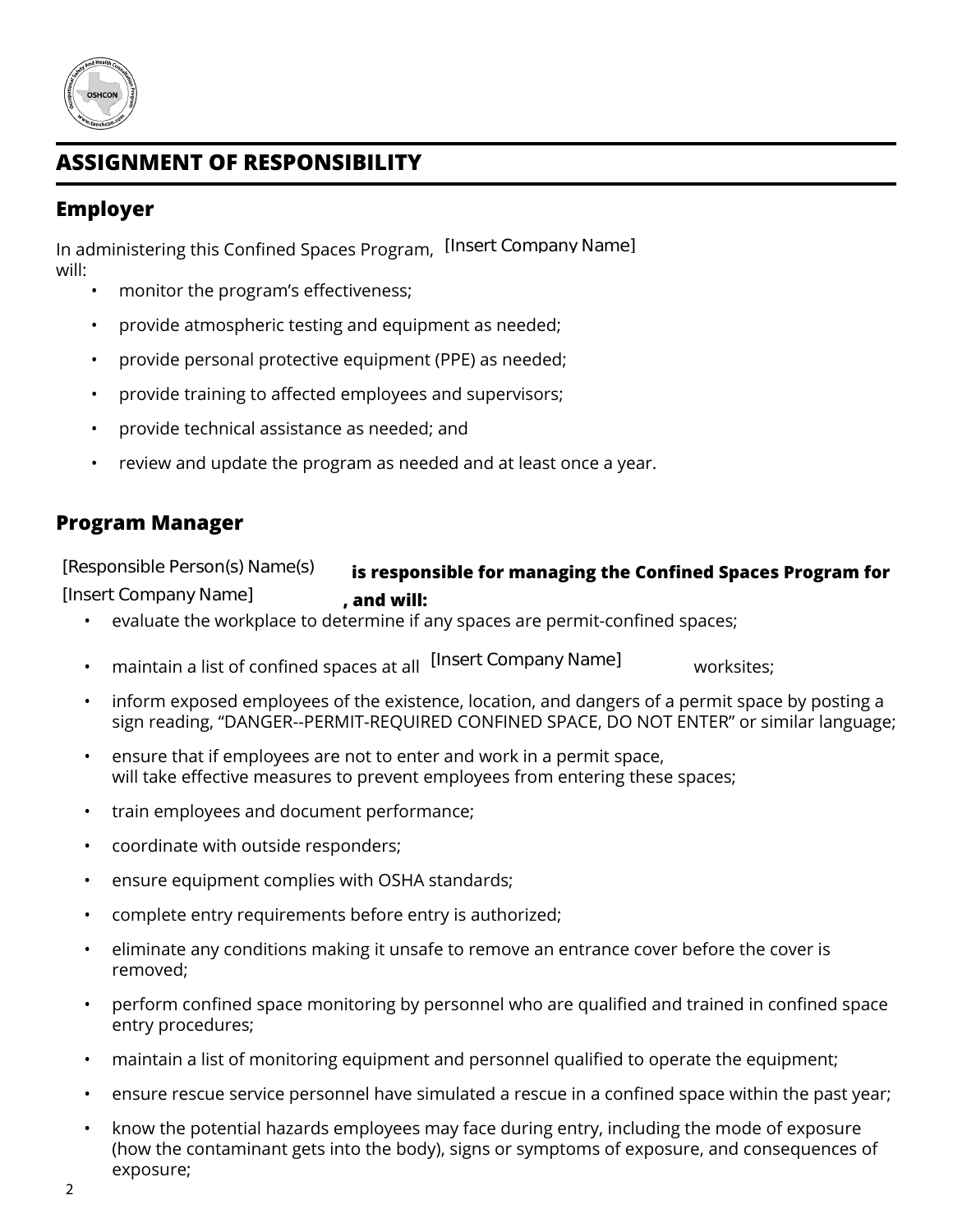

- <span id="page-6-0"></span>• complete confined space permit(s);
- determine the entry requirements;
- require a permit review and signature from the authorized Entry Supervisor;
- notify all involved employees of the permit requirements;
- post the permit in an obvious location near the job;
- renew the permit or have it reissued as needed (a new permit is required every shift);
- determine the number of attendants required to perform the work;
- verify attendant(s) know how to communicate with the entrants and how to obtain assistance;
- stay alert to changing conditions that may affect the permits' conditions, that is, require additional atmospheric monitoring or changes in PPE;
- change and reissue the permit, or issue a new permit as necessary;
- ensure periodic atmospheric monitoring is conducted according to permit requirements;
- ensure workers performing tasks outside a confined space do not introduce hazards into the space;
- remove employees from the space immediately if a hazard is detected during entry;
- evaluate the space if a hazard is detected during entry to determine how it developed;
- implement measures to protect employees from the hazard before any subsequent entry takes place
- ensure personnel doing the work and support personnel follow permit requirements;
- ensure the confined space is safely closed and all workers are cleared from the area;
- cancel the permit when work is completed; and
- review canceled permits for lessons learned.

#### **Entry Supervisors**

 will serve as the Entry Supervisor(s). This individual or individuals will be qualified and authorized to approve confined space entry permits. The Entry Supervisor(s) will: [Responsible Person(s) Name(s)

- determine if conditions are acceptable for entry;
- know space hazards including information on the mode of exposure, signs and symptoms, or consequences;
- verify emergency plans and specified entry conditions such as permits, tests, procedures, and equipment before allowing entry;
- authorize entry and oversee entry operations;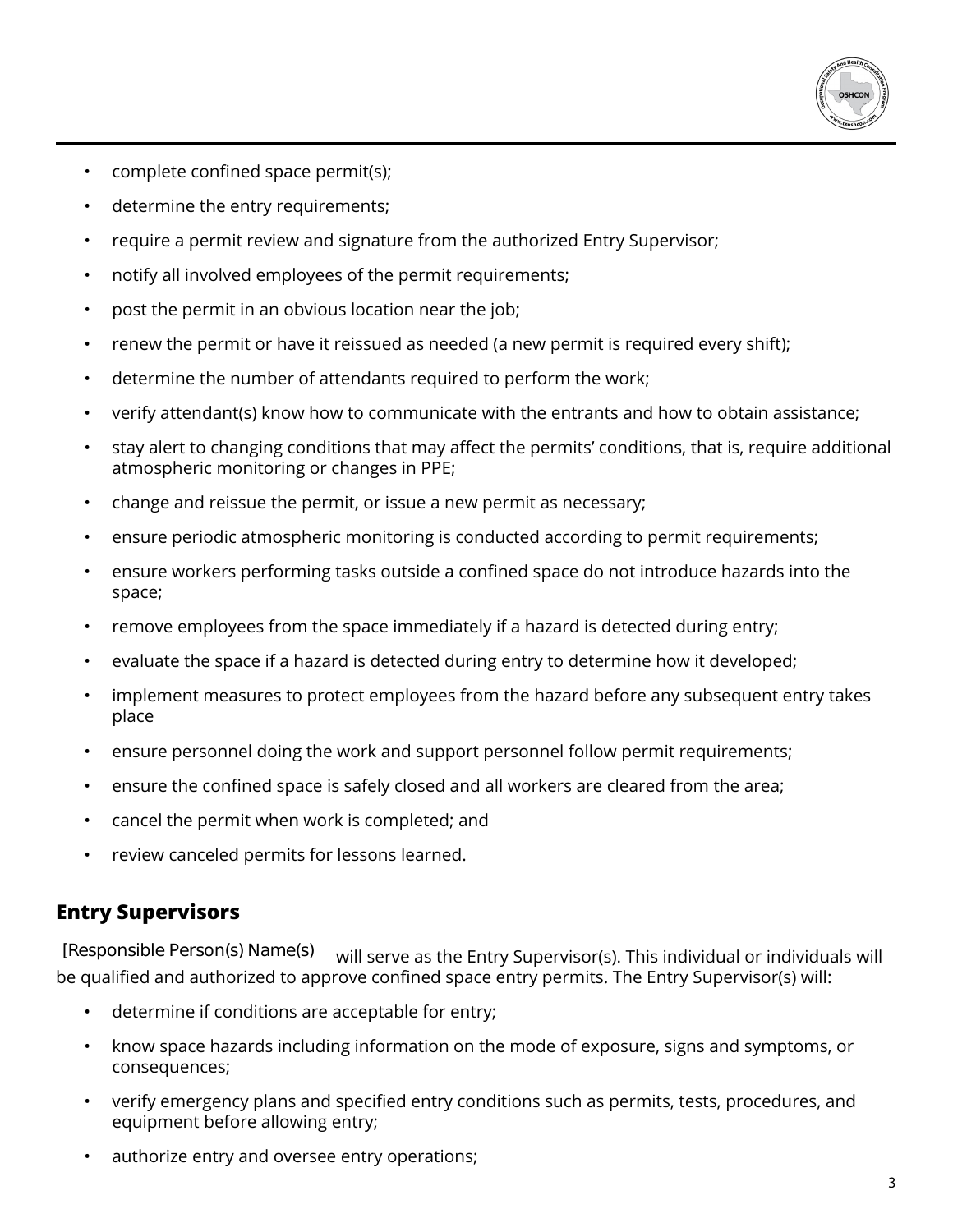<span id="page-7-0"></span>

- terminate entry procedures and cancel permits if a new condition exists or when entry operations are completed;
- serve as an attendant, if the person is trained and equipped for that role;
- ensure measures are in place to keep unauthorized personnel clear of the area;
- check the work at least twice a shift -- more often if operations or conditions demand -- to verify and document that permit requirements are observed;
- keep required information on chemical hazards at the worksite for the employees and rescue service personnel;
- ensure an onsite rescue team or an outside rescue service is available and instructed in its rescue duties;
- ensure rescue service personnel have current certification in first aid and cardiopulmonary resuscitation (CPR); and
- post an upstream observer or use an electronic sensor to alert employees of the first sign of a hazard when working in a storm sewer.

### **Attendants**

 will function as an attendant(s) and will be stationed outside of the confined workspace. The attendant(s) will: [Responsible Person(s) Name(s)

- understand and be able to recognize potential confined-space hazards;
- maintain a sign-in/sign-out log with a count of all persons in the confined space, and ensure that all entrants sign in and out;
- monitor surrounding activities to ensure the safety of personnel;
- remain outside the permit space during entry operations unless relieved by another authorized attendant;
- maintain effective and continuous communication with personnel during confined space entry, work, and exit;
- perform non-entry rescues when specified by the employer's rescue procedure;
- order evacuation of the permit space when:
	- **-** a prohibited condition exists;
	- **-** a worker shows signs of physiological effects of hazard exposure;
	- **-** an emergency outside the confined space exists; and
	- **-** the attendant cannot effectively and safely perform the required duties.
- summon rescue and other services during an emergency; and
- keep unauthorized persons out of the confined space, order them out, or notify authorized  $\mu$  personnel of an unauthorized entry.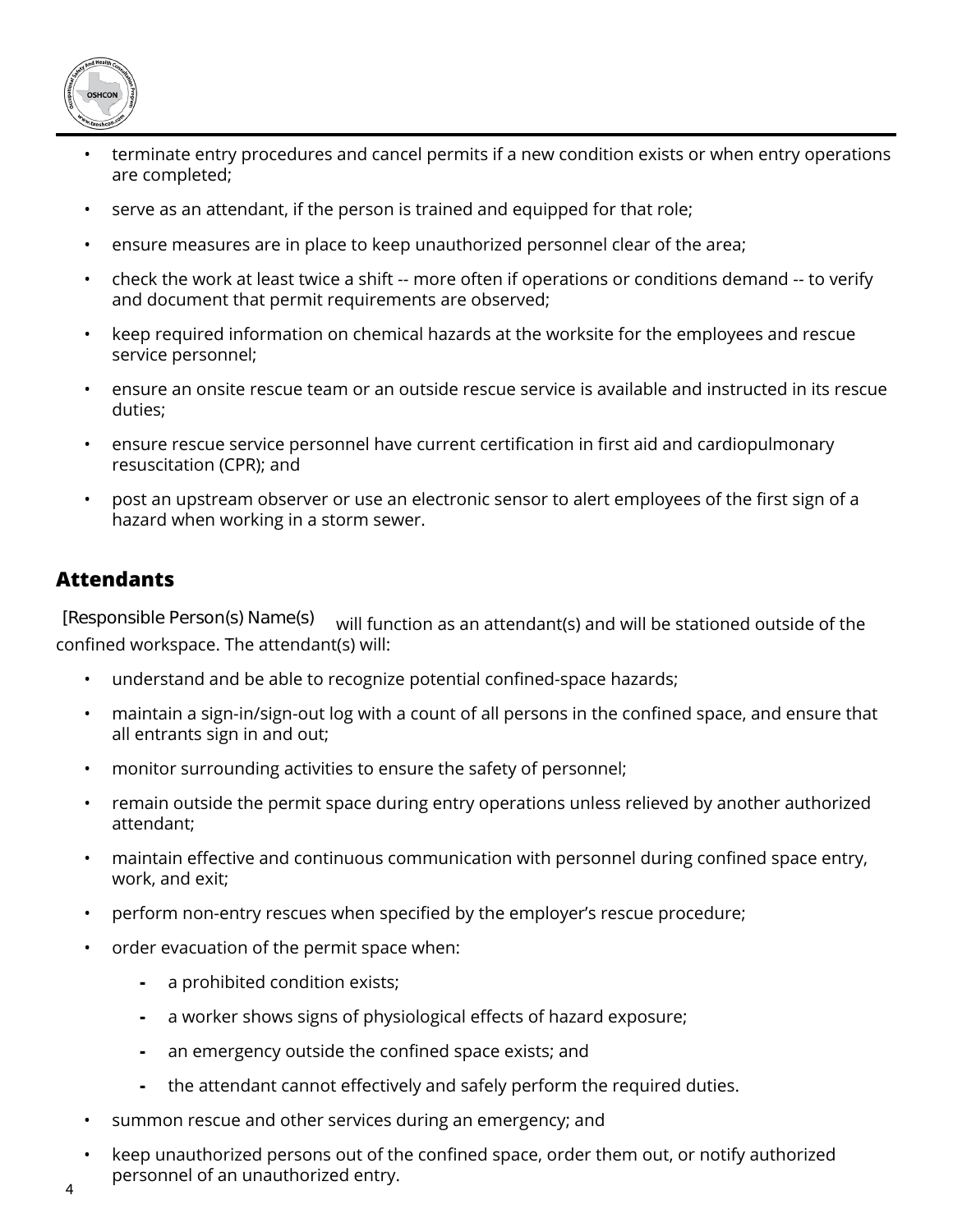

#### <span id="page-8-0"></span>**Rescue Service Personnel**

The rescue service members will:

- respond to an emergency promptly;
- complete authorized entrants training and be trained to perform assigned rescue duties;
- participate in training drills using mannequins or personnel in a simulation of the confined space before issuing an entry permit for any confined space;
- practice rescue operations in permit spaces yearly;
- respond immediately to rescue calls from the attendant or any other person recognizing a need for rescue from the confined space;
- receive the same training, in addition to emergency response training, as that required of the authorized entrants;
- maintain current certification in first aid and CPR; and
- maintain respirator qualifications.

#### **Authorized Entrants/Affected Employees**

Employees permitted to enter a confined space will:

- read and observe the entry permit requirements;
- know space hazards, including information on the means of exposure such as inhalation or dermal absorption, signs of symptoms, and consequences of the exposure;
- remain alert to the hazards they could come across while in the confined space;
- use the appropriate PPE required by the permit;
- maintain communication with attendants as necessary to monitor the entrant's status and alert the entrant to evacuate when necessary;
- wear a chest or full-body harness or wristlets (if body harness creates a greater hazard) with a retrieval line attached to a mechanical device or a fixed point outside the permit space;
- exit the confined space immediately when:
	- **-** ordered by an authorized person,
	- **-** recognize warning signs or symptoms of exposure,
	- **-** a prohibited condition exists, or
	- **-** an automatic alarm system sounds.
- alert attendant(s) when a prohibited condition exists or when warning signs or symptoms of exposure exist.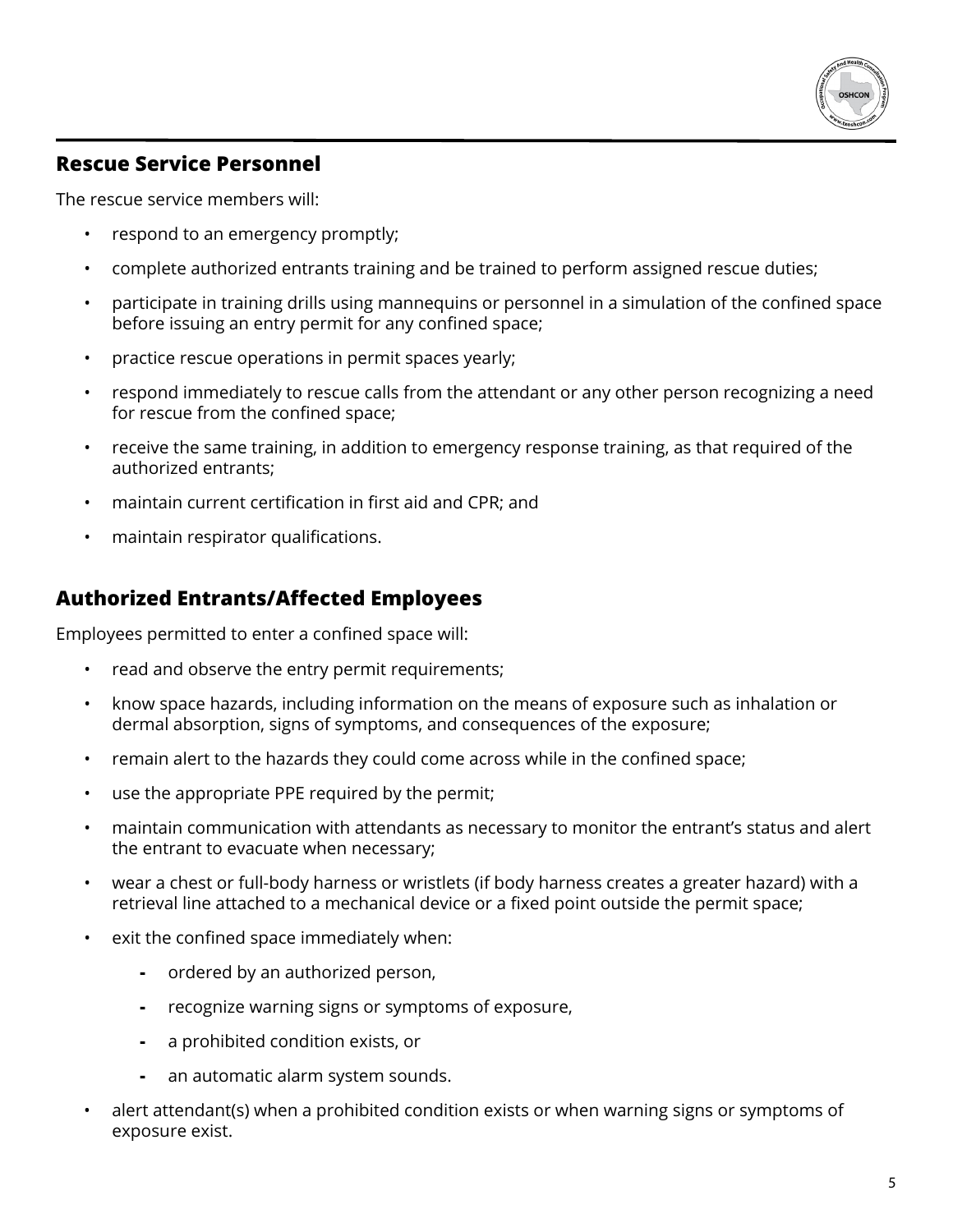<span id="page-9-0"></span>

## **TRAINING**

will provide training so that all employees whose work is regulated by this Confined Spaces Program acquire the knowledge and skills necessary to perform their duties in confined spaces safely. [Insert Company Name]

### **Training Frequency**

will provide training to each affected employee: [Responsible Person(s) Name(s)

- before the employee's first assigned duties within a confined space;
- before there is a change in assigned duties;
- when there is a change in permit space operations that presents a danger for an employee not trained in that hazard; and
- has reason to believe that there are deviations from the confined space entry procedures required in this program, or when there are inadequacies in the employee's knowledge or use of these procedures. when [Insert Company Name]

The training will establish employee proficiency in the duties required in this program and will introduce new or revised procedures, as necessary, for compliance with this program.

#### **General Training**

All employees who will enter confined spaces will be trained in entry procedures in a language, and vocabulary employees will understand. Personnel responsible for supervising, planning, entering, or participating in confined space entry and rescue will be adequately trained in their functional duties before entering any confined space. Employees should be trained to:

- recognize hazards associated with confined spaces;
- know confined space hazards associated with the facility, location, or operation;
- use PPE and other safety equipment required for entry into confined spaces, as well as the reasons for and limitations of use;
- understand permits and other procedural requirements for conducting a confined space entry;
- identify conditions prohibiting entry;
- utilize proper procedures for responding to emergencies;
- demonstrate knowledge of the duties and responsibilities of the confined space entry team;
- recognize symptoms of overexposure to air contaminants personally and in co-workers, and method(s) for alerting the attendant(s); and
- conduct self-rescue methods in emergencies.

Refresher training will be conducted as needed so that employees remain competent in entry procedures and precautions.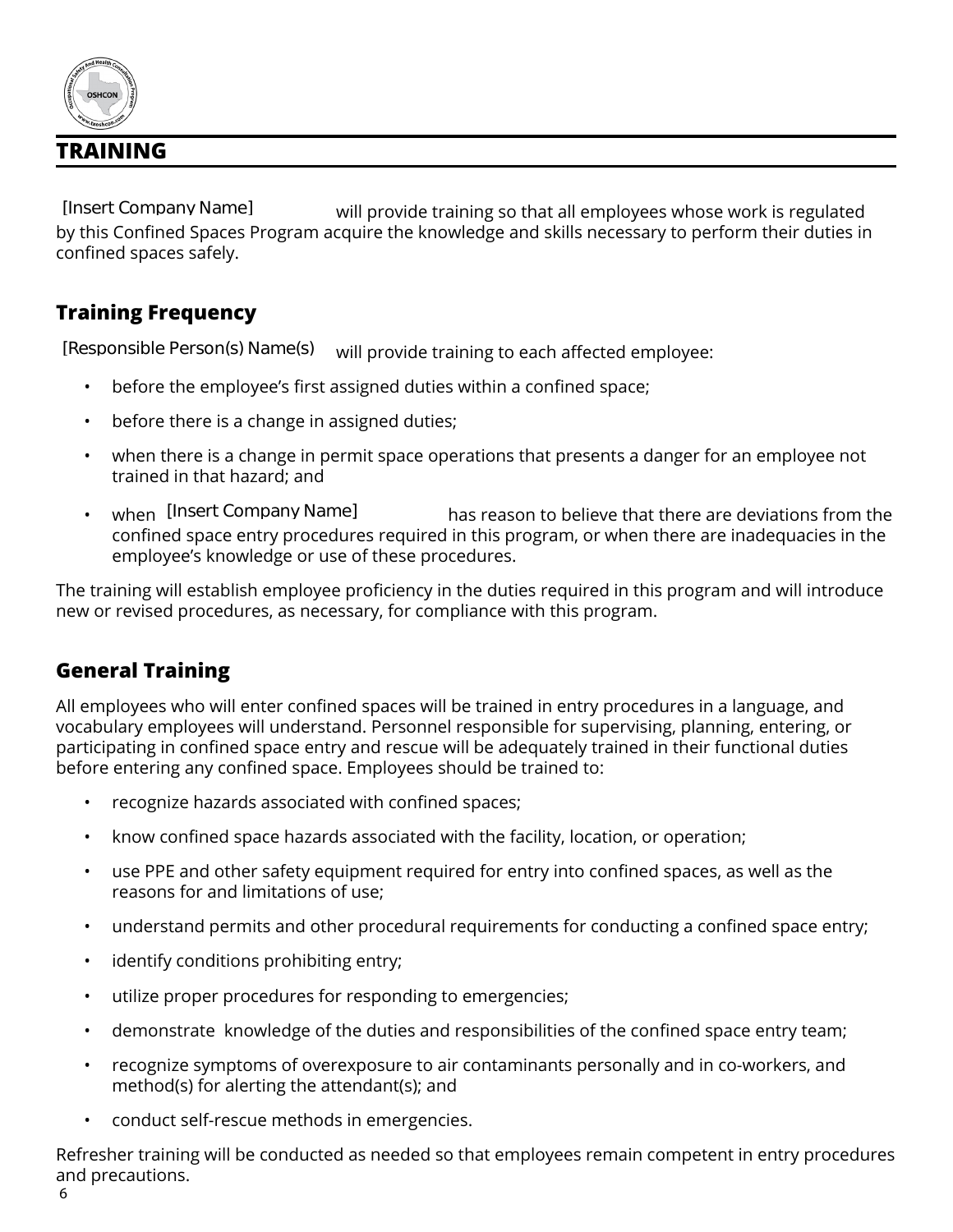

# <span id="page-10-0"></span>**Specific Training**

Teach employees about the specific dangers of confined spaces at the workplace. The following workers will require specific training in these areas:

- **atmospheric monitoring personnel** the proper use of monitoring instruments, calibration, sampling techniques, and permissible exposure limits (PELs), including threshold limit values (TLVs), lower explosive limits (LELs), and upper explosive limits (UELs).
- **attendants**-procedures to call rescue or other emergency services and the proper use of equipment to communicate with entry and emergency rescue personnel.
- **emergency response personnel**-rescue procedures for each type of confined space potentially encountered, use of emergency rescue equipment, first-aid and CPR techniques, and confined space location and configuration to lower response times.

# **Verification of Training**

 will conduct periodic assessment of the effectiveness of employee training and will repeat training sessions as often as needed so that employees stay competent. [Responsible Person(s) Name(s)

# **IDENTIFICATION OF HAZARDS AND EVALUATION OF CONFINED SPACES**

#### **Survey**

will ensure that a worksite survey is done to identify confined spaces. This survey can be partially completed from initial and continuing site characterizations, but also from other available data, including blueprints and job safety analyses. The survey's purpose is to develop an inventory of locations or equipment at lnsert Company Namel that meet the definition of a confined space. This information will be communicated to personnel, and appropriate confined space procedures will be followed before entry. The initial surveys will include air monitoring to determine the will evaluate the potential for: air quality in the confined spaces. [Responsible Person(s) Name(s) that meet the definition of [Responsible Person(s) Name(s)

- flammability or explosive potential;
- oxygen deficiency; and
- presence of toxic and corrosive material.

# **Hazard Reevaluation**

will identify and reevaluate hazards based on possible changes in activities or other physical or environmental conditions that could negatively affect work. A master inventory of confined spaces will be maintained. [Responsible Person(s) Name(s) will route to all affected personnel any change in designation of a confined space. [Responsible Person(s) Name(s)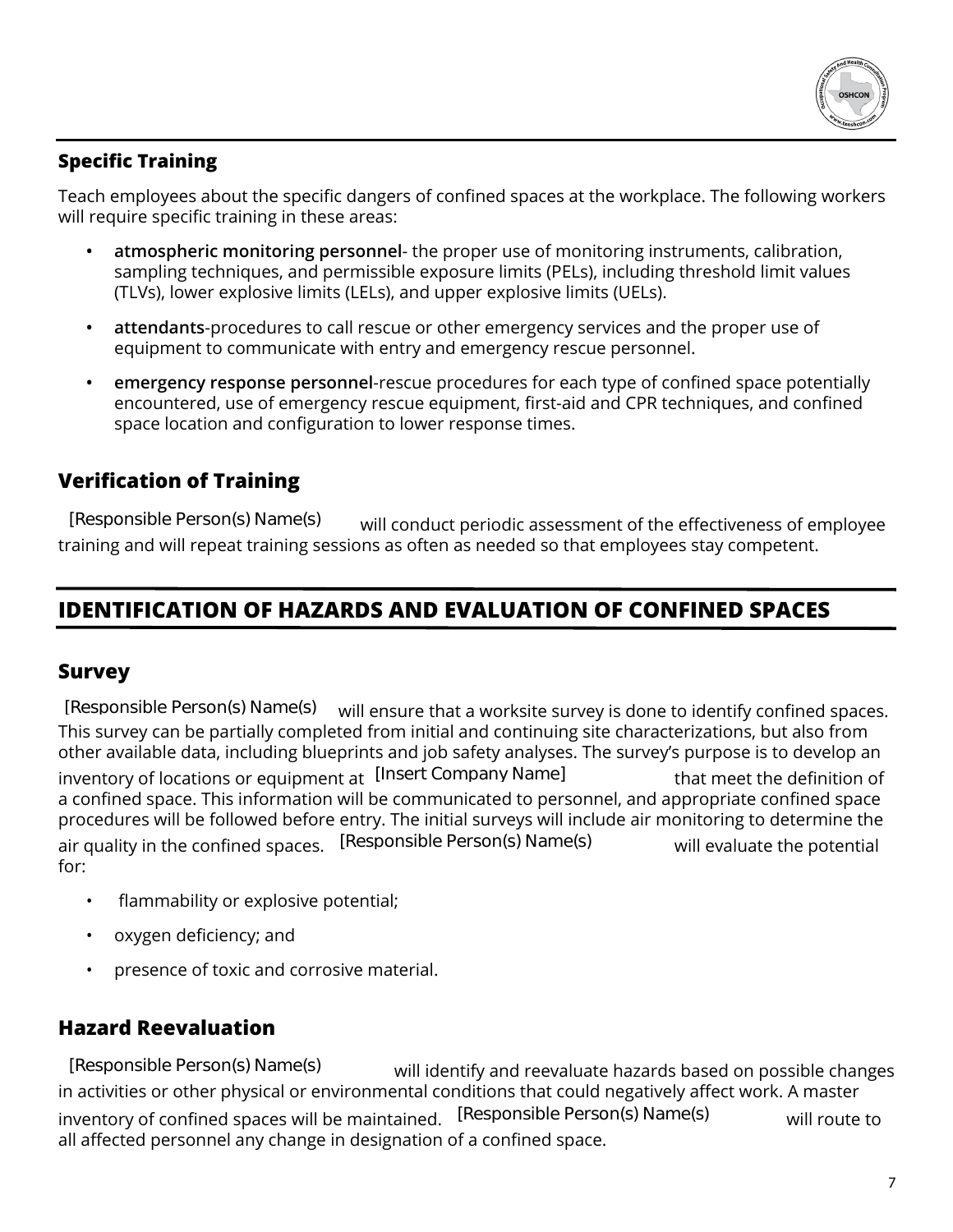<span id="page-11-0"></span>

#### **Pre-entry Hazard Assessment**

will complete a hazard assessment before any entry into a confined space. The hazard assessment should identify: [Responsible Person(s) Name(s)

- the sequence of work to be performed in the confined space;
- the specific hazards known or anticipated; and
- the control measures to be implemented to eliminate or reduce each of the hazards to an acceptable level.

No entry will be permitted until each person engaged in the activity has reviewed and discussed the hazard assessment. Personnel who are to enter confined spaces will be informed of known or potential hazards associated with the confined spaces.

#### **Hazard Controls**

Hazard controls will be established to address changes in the work processes or working environment. Hazard controls must be able to control the health hazards by eliminating the responsible agents, reducing health hazards below harmful levels, or preventing workers' exposure to contaminants.

The following order of precedence will be followed in reducing confined space risks.

#### **1. Engineering controls**

Engineering controls eliminate or reduce a hazard through sound engineering practices. Ventilation is one of the most common engineering controls used in confined spaces. Using ventilation to remove atmospheric contaminants from a confined space will ventilate the space until the atmosphere is within the acceptable range. Ventilation will be maintained during the occupancy if there is a potential for the atmospheric conditions to move out of the acceptable

range. When ventilation is not possible or feasible, [Responsible Person(s) Name(s) will determine alternate protective ways to remove air contaminants and protect occupants before authorizing entry. When conditions necessitate and can accommodate continuous forced air ventilation, use the following precautions:

- Employees will not enter the space until the forced air ventilation has eliminated any hazardous atmosphere;
- Forced air ventilation will be directed to ventilate the immediate areas where an employee is or will be present.
- Continuous ventilation will be maintained until all employees have left the space.
- Air supply or forced air ventilation will originate from a clean source.

#### **2. Work practice (administrative) controls**

Work practice (administrative) controls to eliminate or reduce a hazard through changes in work practices, including rotating workers, reducing the amount of worker exposure, and housekeeping.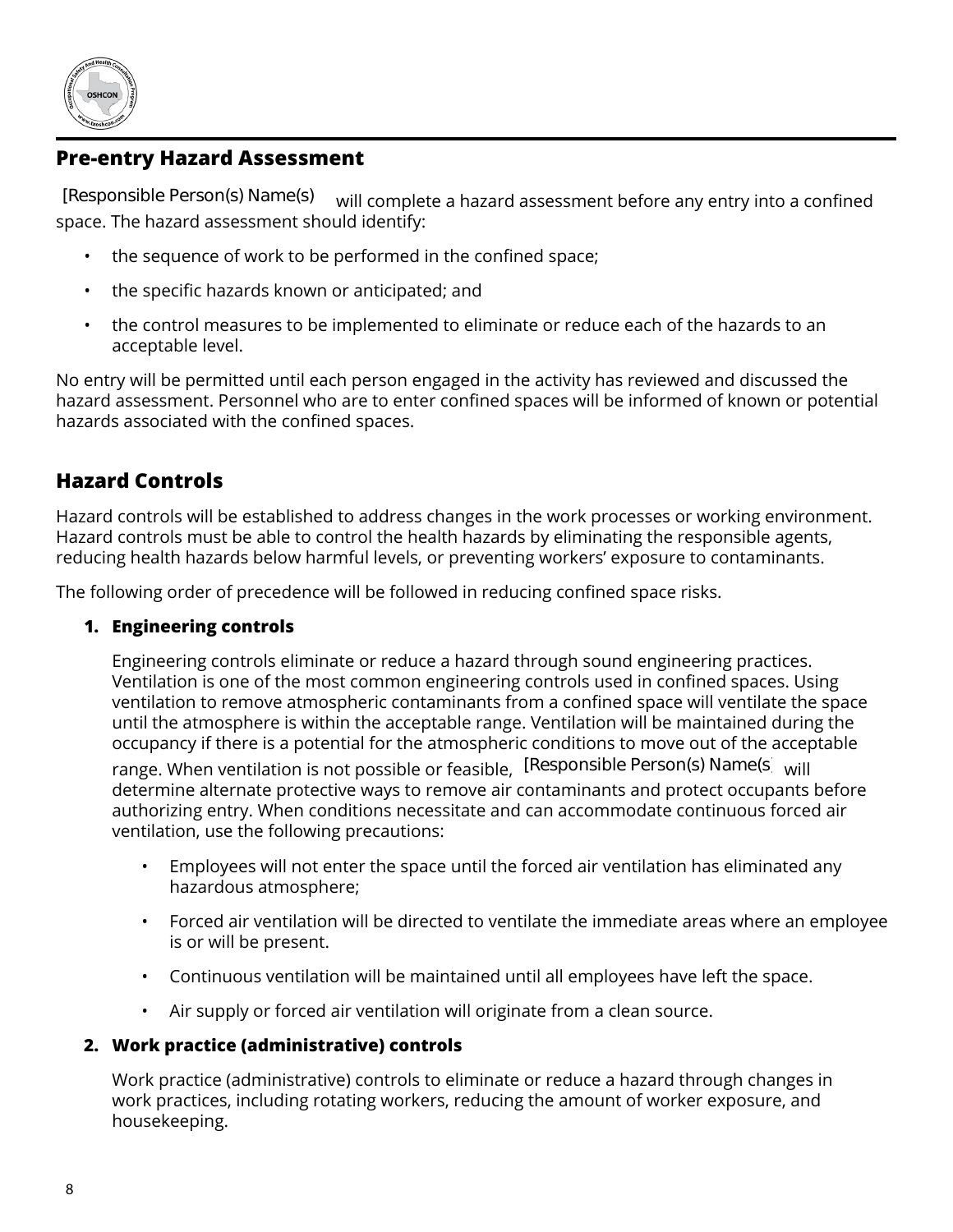

#### <span id="page-12-0"></span>**3. Personal protective equipment (PPE)**

practice controls, PPE should be used. The <sup>[Responsible Person(s) Name(s) will determine the</sup> If the hazard cannot be eliminated or reduced to a safe level through engineering or work requirements of the job to be performed. PPE meeting the specifications of applicable standards will be selected in accordance with the appropriate PPE needed by all personnel entering the confined space, including rescue teams.

# **ENTRY PERMITS**

[Responsible Person(s) Name(s) will complete an entry permit. [Responsible Person(s) Name(s will The Confined Space Entry Permit is the essential tool for assuring safety during entry into confined spaces with known hazards or with unknown or potentially hazardous atmospheres. The entry permit process guides the supervisor and workers through a systematic evaluation of the space to be entered. The permit should be used to establish appropriate conditions. Before each entry into a confined space, then communicate the contents of the permit to all employees involved in the operation and post the permit at all entrances or before employees enter a permit space. The permit must verify the pre-entry preparations outlined in the standard were completed. The duration of entry permits must not exceed the time required to complete an assignment. A standard entry permit will be used for all entries.

#### **Key Elements of Entry Permits**

A standard entry permit must include:

- name of the space to be entered;
- purpose of entry;
- date and authorized duration of the entry permit;
- name of authorized entrants within the permit space;
- means of identifying authorized entrants inside the permit space, for example, rosters or tracking systems;
- name(s) of personnel serving as an attendant(s) for the permit duration;
- name(s) of personnel serving as Entry Supervisors, with a space for the signature or initials of the Entry Supervisor who originally authorized the entry;
- hazards of the permit space;
- measures used to isolate the permit space and to eliminate or control permit space hazards before entry, such as lockout/tagout of equipment and procedures for purging, ventilating, and flushing permit spaces;
- acceptable entry conditions;
- results of initial and periodic tests performed, accompanied by the names or initials of the testers and the date(s) when the tests were performed;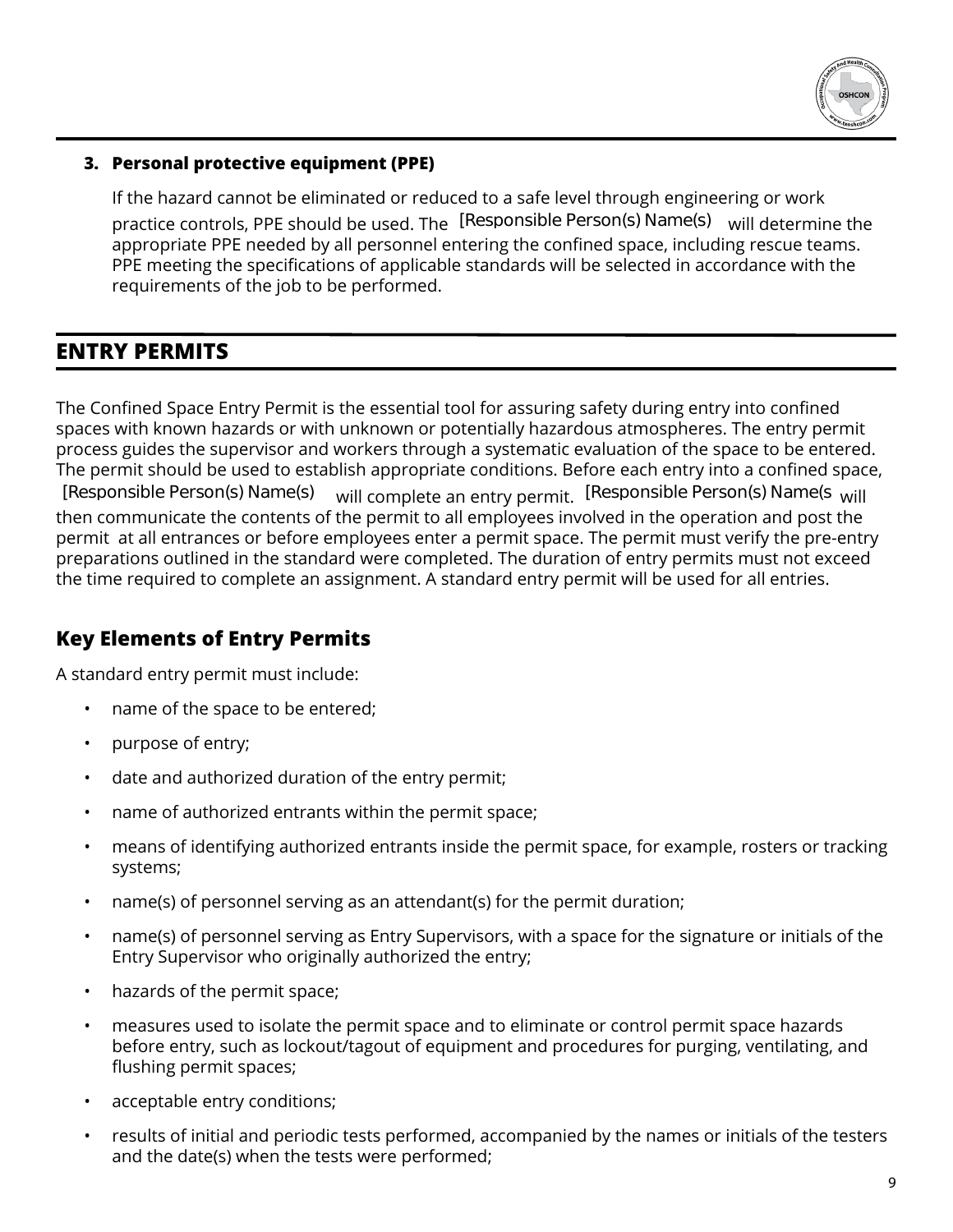<span id="page-13-0"></span>

- rescue and emergency services that can be summoned, and the means of contacting those services, for example, equipment to use and phone numbers to call;
- communication procedures used by authorized entrants and attendant(s) to maintain contact during the entry;
- equipment to be provided for compliance with this Confined Space Program, including PPE and testing, communication, alarm, and rescue equipment;
- other information necessary for the circumstances of the confined space that will help ensure employee safety; and
- additional permits, such as for hot work, that have been issued to authorize work in the permit space.

### **Permit Scope and Duration**

A permit is only valid for one shift. For a permit to be renewed, the following conditions must be met before each reentry into the confined space:

- conduct atmospheric testing and ensure that the results are within acceptable limits.
- take precautions to protect entrants against the hazards addressed in the permit if atmospheric test results are not within acceptable limits;
- verify all precautions and other measures called for on the permit remain in effect; and
- conduct only operations or work originally approved on the confined space permit.

Issue a new permit, or reissue the original permit if possible, whenever changing work conditions or work activities introduce new hazards into the confined space. [Responsible Person(s) Name(s) will retain each canceled entry permit for at least one year to facilitate the review of the Confined Space Entry Program. Any problems encountered during an entry operation will be noted on the respective permit(s) so that appropriate revisions to the confined space permit program can be made.

#### **Alternative to a Full Permit Entry**

Under certain conditions described in (c)(5)(ii), <sup>[Insert Company Name]</sup> may use an alternate procedure for worker entry into a permit space. For example, if [Insert Company Name] can demonstrate with monitoring and inspection data that the only hazard is an actual or potentially hazardous atmosphere that can be made safe for entry using continuous forced air ventilation, may be exempted from some requirements, such as permits and attendants. However, even in these circumstances, Insert Company Namel must test the internal atmosphere of the space for oxygen content, flammable gases and vapors, and the potential for toxic air contaminants before any employee enters it. Insert Company Name] https://www.falso provide continuous ventilation and verify that the required measurements are performed before entry. [Insert Company Name]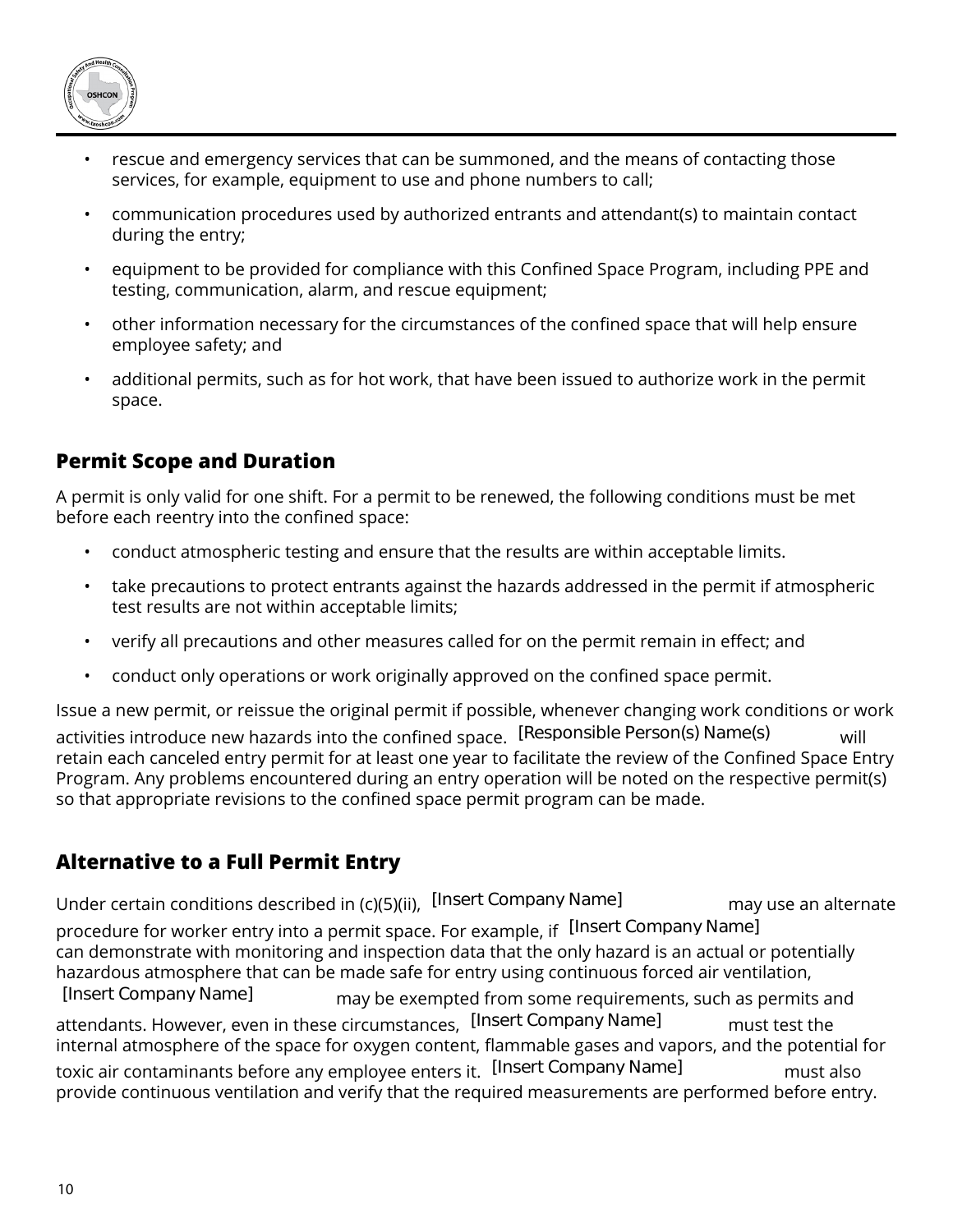<span id="page-14-0"></span>

# **ENTRY PROCEDURES**

When entering a confined space is necessary, either the Entry Supervisor or

may initiate entry procedures, including the completion of a confined space entry permit. Entry into a confined space will follow the standard entry procedure below. [Responsible Person(s) Name(s)

## **Before Entry**

The confined space entry permit must be completed in entirety before a standard entry. All requirements of the permit must be met, reviewed, and signed by an Entry Supervisor. Additionally, the following conditions must be met before standard entry:

- train affected personnel to establish proficiency in the duties these employees will perform within the confined space;
- test the internal atmosphere within the confined space with a calibrated, direct-reading instrument;
- provide personnel with necessary PPE as determined by the Entry Supervisor; and
- conduct atmospheric monitoring during the entry.

**Note:** If a hazardous atmosphere is detected during entry, personnel within the confined space will be evacuated by the attendant(s) or Entry Supervisor until the space can be evaluated by to determine how the hazardous atmosphere developed. Additionally, controls will be put in place to protect employees before reentry.

#### **Opening a Confined Space**

Eliminate any conditions that make it unsafe to remove an entrance cover before the cover is removed. When entrance covers are removed, promptly guard the opening by a railing, temporary cover, or another temporary barrier that will prevent anyone from falling through the opening. This barrier or cover will protect each employee working in the space from foreign objects entering the space. If the space is in a traffic area, adequate barriers will be put up.

#### **Atmospheric Testing**

Atmospheric test data is required before entry into a confined space for evaluation of the hazards of the permit space and verification that acceptable conditions exist for entry.

If a person must go into the space to obtain the needed data, the person will follow confined space entry procedures. Before entering into a confined space, [Responsible Person(s) Name(s) will conduct testing for hazardous atmospheres. The person will test the internal atmosphere with a calibrated, directreading instrument for oxygen, flammable gases, vapors, and potential toxic air contaminants, in that order.

Testing equipment must be approved by [Responsible Person(s) Name(s) for use in specialty areas. Additionally, all testing equipment must be approved by a nationally recognized laboratory, such as Underwriters Laboratories or Factory Mutual Systems.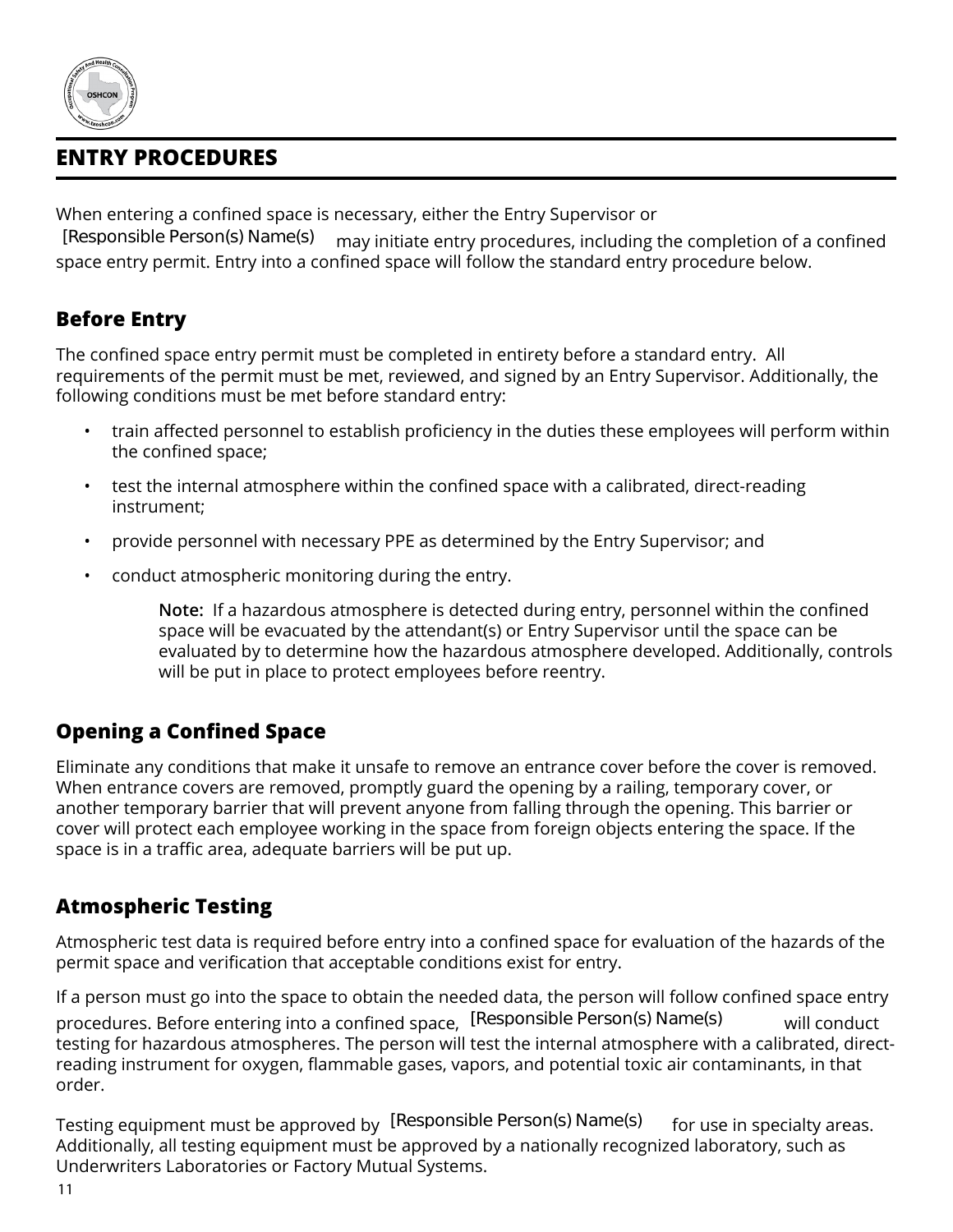<span id="page-15-0"></span>

#### **1. Evaluation testing**

The atmosphere of a confined space should be analyzed using equipment of adequate sensitivity and specificity. The analysis will identify and evaluate any hazardous atmospheres that may exist or arise, so that appropriate permit entry procedures and conditions can be developed for that space. A technically qualified professional, such as a consultant, certified industrial hygienist, registered safety engineer, or certified safety professional should evaluate and interpret this data and use it to develop the entry procedure.

#### **2. Verification testing**

 to verify that atmospheric conditions remain within acceptable A confined space that might contain a hazardous atmosphere will be tested for residues of all identified or suspected contaminants. The evaluation testing should be conducted with specified equipment to determine that residual concentrations at the time of testing and entry are within acceptable limits. The person performing the tests will record the test results on the permit. The atmosphere will be periodically retested (frequency to be determined by entry parameters. [Responsible Person(s) Name(s)

#### **3. Acceptable limits**

The atmosphere of the confined spaces is within acceptable limits when the following conditions are maintained:

- **oxygen**: 19.5 percent to 23.5 percent;
- **flammability**: less than 10 percent of the lower flammable limit (LFL); and
- **toxicity**: less than recognized American Conference of Governmental Industrial Hygienists (ACGIH) exposure limits or other published exposure levels, including OSHA permissible exposure limits (PEL) or National Institute of Occupational Safety and Health (NIOSH) recommended exposure limits (REL).

#### **Isolation and Lockout/Tagout Safeguards**

All energy sources that are potentially hazardous to confined space entrants must be secured, relieved, disconnected, or restrained before personnel can enter the confined space. Equipment systems or

processes must be locked out or tagged out or both as required by the Lockout/Tagout Program (which complies with OSHA's 29 CFR 1910-147 and American National Standards Institute (ANSI) Z244.1-1982, Lockout/Tagout of Energy Sources) before permitting entry into the confined

space. In confined spaces where complete isolation is not possible, [Responsible Person(s) Name(s) will evaluate the situation and make provisions for as rigorous an isolation as practical. Special precautions will be taken when entering double-walled, jacketed, or internally insulated confined spaces that may discharge hazardous material through the vessel's internal wall.

 Lockout/Tagout Program. Where there is a need to test, position, or activate equipment by temporarily removing the lock or tag or both, a procedure must be developed and implemented to control hazards to the occupants. Any removal of locks, tags, or other protective measures must be done in accordance with the [Insert Company Name]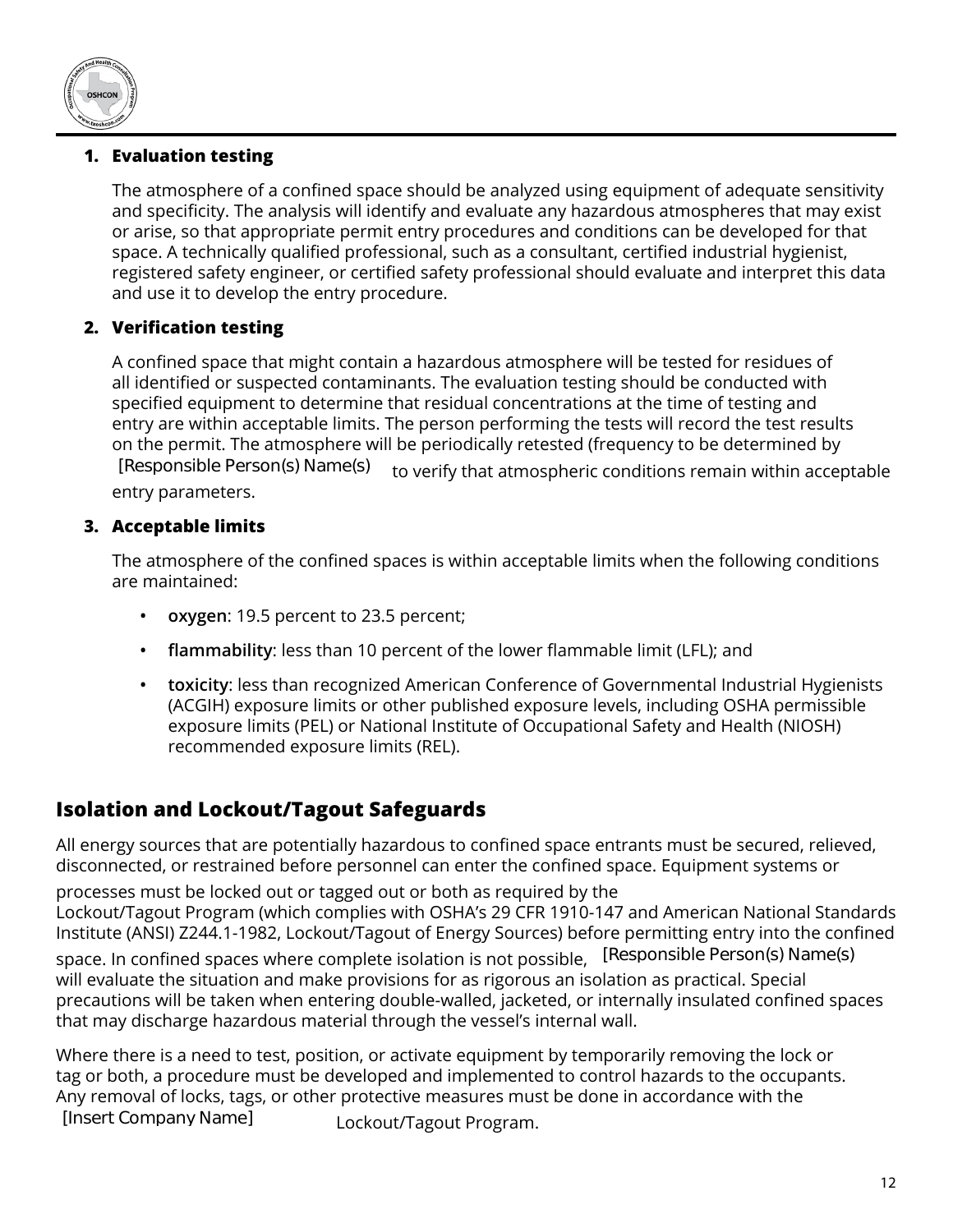

## <span id="page-16-0"></span>**Ingress/Egress Safeguards**

Ingress (going in) and egress (going out) safeguards provide the means for safe entry and exit for confined spaces. [Responsible Person(s) Name(s) will evaluate each entry and exit point to determine the most effective methods and equipment that will enable employees to enter and exit the confined space safely.

Appropriate retrieval equipment and methods must be used whenever a person enters a confined space. Use of retrieval equipment may be waived by [Responsible Person(s) Name(s) if the use of the equipment increases the overall risks of entry or does not contribute to the rescue. Make available a mechanical device to retrieve personnel from vertical confined spaces greater than 5 feet deep.

# **Warning Signs and Symbols**

Any confined space that can be inadvertently entered must have a sign identifying it as a confined space. Maintain the signs in a legible condition and make sure each contains a warning stating a permit is required before entry. Prominently mark accesses to all confined spaces.

# **EMERGENCY RESPONSE**

#### **Emergency Response Plan**

 must maintain a written plan of action with provisions for conducting a timely rescue of people in a confined space should an emergency arise. The written plan must be kept at the confined space worksite. All affected personnel must be trained in the Emergency Response Plan. [Responsible Person(s) Name(s)

#### **Retrieval Systems and Methods of Non-entry Rescue**

Retrieval systems must be available and ready when an authorized person enters a permit space unless such equipment increases the overall risk of entry, or the equipment would not contribute to the rescue of the entrant. Retrieval systems must have a chest or full-body harness and a retrieval line attached at the center of the back near shoulder level or above the head. If harnesses are not feasible or would create a greater hazard, wristlets may be used instead of the harness. The retrieval line must be firmly fastened outside the space so that rescue can begin as soon as anyone is aware it is needed. A mechanical device must be available to retrieve personnel from vertical confined spaces more than 5 feet deep.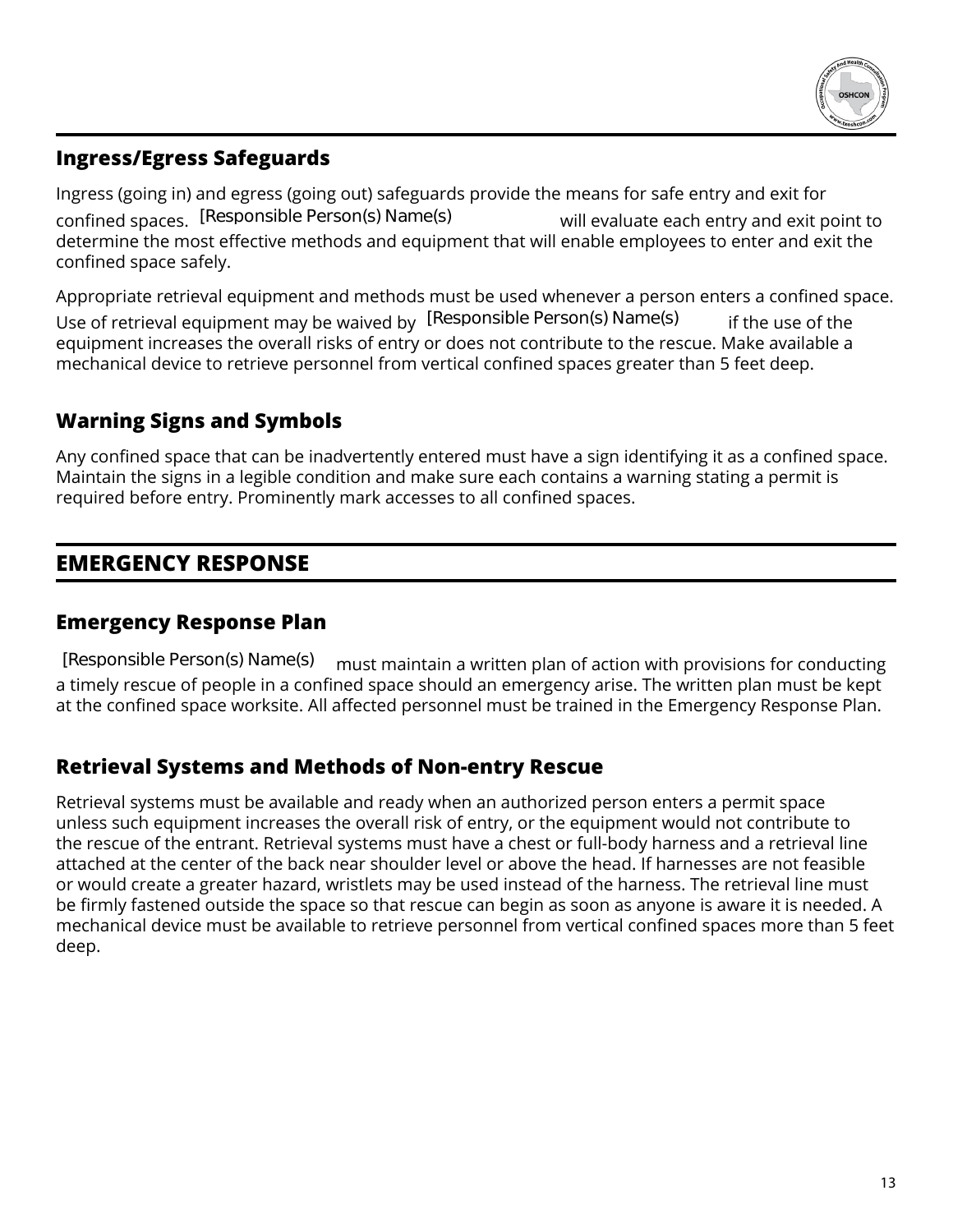<span id="page-17-0"></span>

# **APPENDIX A: SAMPLE PROCESS DUTY ROSTER**

#### **Process: Tank Steam/Wash Rack**

- **Entry Supervisor:** 1. Upon receipt of a tank for cleaning, do a visible check for product. If product is visible in the tank, then the tank will be refused.
	- 2. Complete and attach certification and danger tag to tank.
	- 3. Provide confined space entry permit for the tank.
	- 4. Verify that entrants have proper training and knowledge of known hazards, including the mode of exposure (how it gets into the body), signs or symptoms, and results of exposure.
	- **Entrants:** 1. Purge tanks with cold water prior to steam cleaning.
		- 2. Obtain the confined space entry permit and authorized signature.
		- 3. Complete a safe entry checklist prior to entering the confined space.
		- 4. Fill out and attach the caution tag after tank is purged and cleaned.
		- 5. Know space hazards, including information on the mode of exposure (how it gets into the body), signs or symptoms, and results of exposure.
		- 6. Use the correct personal protective equipment (PPE) properly.
		- 7. Maintain communication with standby persons to enable them to monitor entrant's actions and alert the entrant to evacuate if necessary.
		- 8. Exit from permit space as soon as possible when ordered to by authorized persons; when entrant notices or recognizes the signs or symptoms of exposure; when a prohibited condition exists; or when the automatic alarm system sounds.
		- 9. Alert the standby person when a prohibited condition exists or when warning signs or symptoms of exposure exist.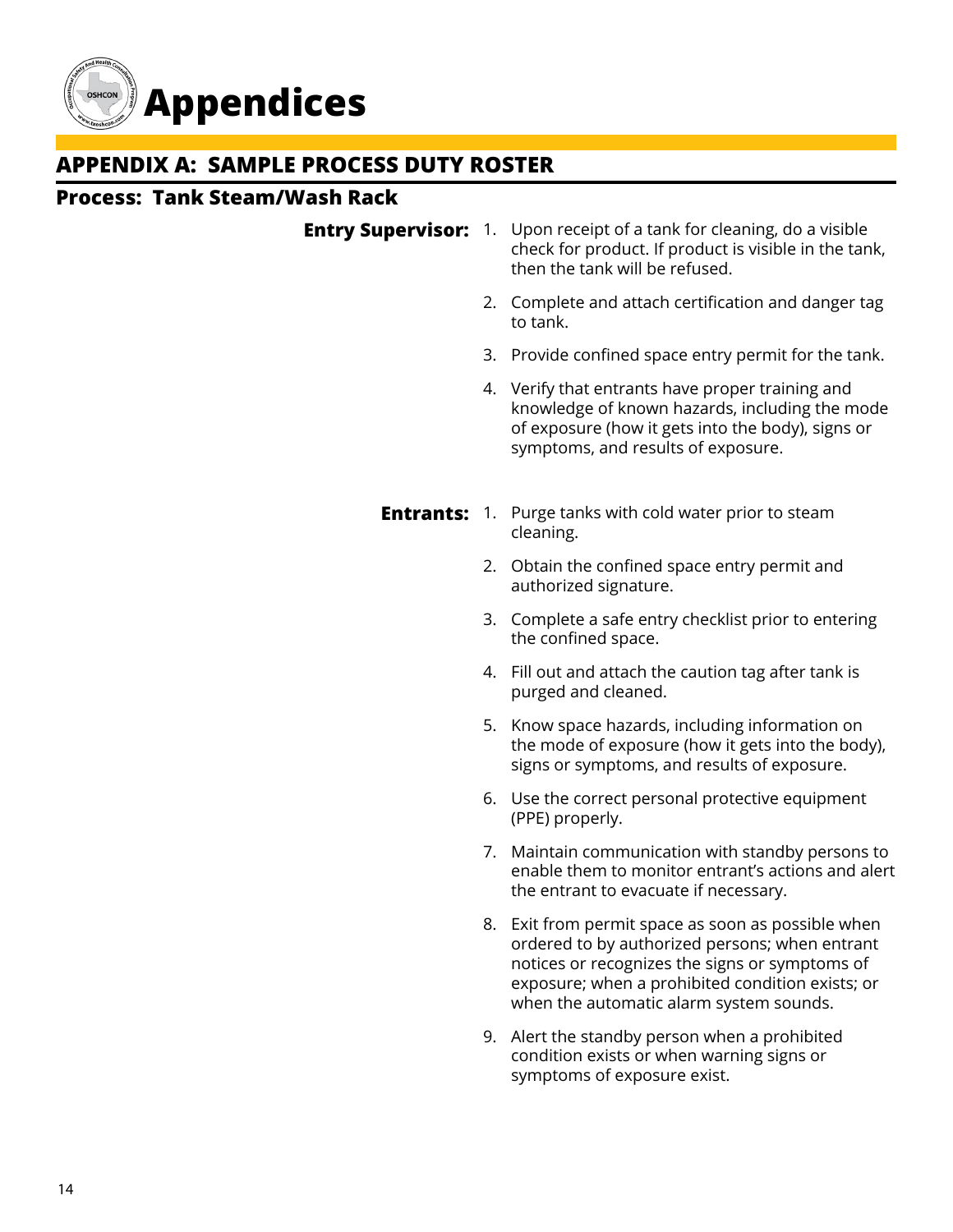

#### **Process: Tank Maintenance**

- **Entry Supervisor:** 1. Upon receipt of a tank for maintenance, do a visible check for product. If product is visible in the tank, then the tank will be refused.
	- 2. Complete and attach certification and danger tag to tank.
	- 3. Provide confined space entry permit for the tank.
	- 4. Verify that entrants have proper training and knowledge of known hazards, including the mode of exposure (how it gets into the body), signs or symptoms, and the results of exposure.
	- **Entrants:** 1. Prior to moving any tank into the maintenance bay, ensure tank has been cleaned and purged per attached caution tag, test atmosphere, and record results on hot tag. (Tank will not be moved into bay until the atmosphere has been tested and is determined to be within acceptable limits.)
		- 2. In bay, if work will require confined space entry, obtain confined space entry permit from the Program Manager.
		- 3. Obtain the confined space entry permit and the authorized signatures.
		- 4. Complete the safe entry checklist prior to confined space entry.
		- 5. Know space hazards, including information on the mode of exposure (how it gets into the body), signs or symptoms, and results of exposure.
		- 6. Use the correct personal protective equipment (PPE) properly.
		- 7. Maintain communication with standby person to enable monitoring of the entrant's actions and alert the entrant to evacuate if necessary.
		- 8. Exit from permit space as soon as possible when ordered to by authorized persons; when entrant notices or recognizes signs or symptoms of exposure; when a prohibited condition exists; or when the automatic alarm system sounds.
		- 9. Alert the standby person when a prohibited condition exists or when warning signs or symptoms of exposure exist.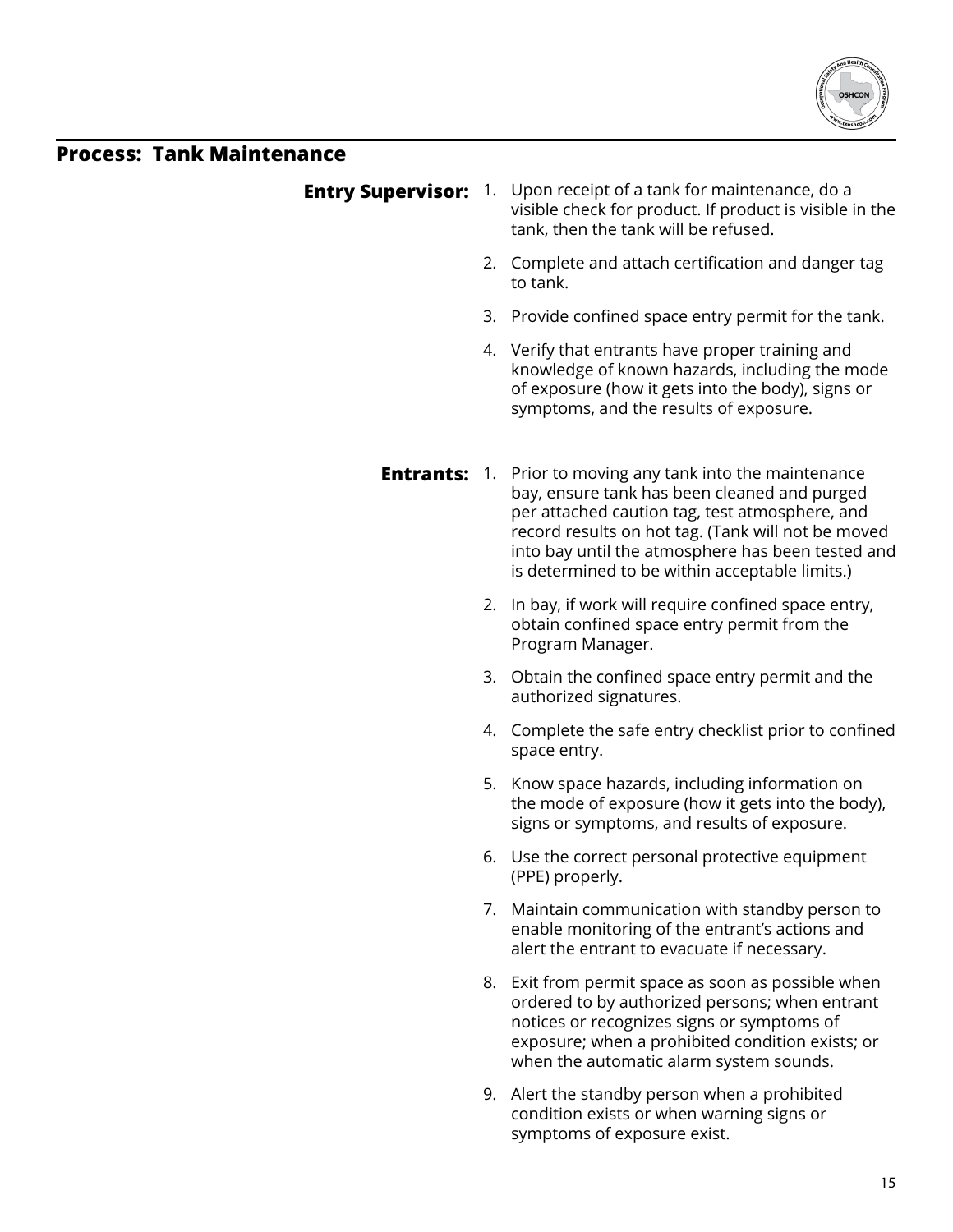<span id="page-19-0"></span>

# **APPENDIX B: OSHA RESOURCES**

Download or order the following items from **osha.gov** or call 800-321-6742 (OSHA).

- **• Confined Space Safety on Commercial Fishing Vessels Fact Sheet** (2011, English)
- **• Confined Spaces** (2004, OSHA 3138, English)
- **• Confined Spaces: Atmospheric Testing in Confined Spaces Fact Sheet** (2005, English)
- **• Confined Spaces: Is 911 your Confined Space Rescue Plan? Fact Sheet** (2016, OSHA FS 3849)
- **• Confined Spaces: Permit-Required Confined Spaces QuickCard™** (2011, OSHA 3214, English; 2011, OSHA 3214, Spanish)
- **• Confined Spaces: Protecting Construction Workers in Confined Spaces Small Entity Compliance Guide** (2015, OSHA 3825, English)

OSHA's 1910.146-Confined Space Pre-Entry Checklist and Sample Permits are available at [https://www.](https://www.osha.gov/laws-regs/regulations/standardnumber/1910/1910.146AppD) [osha.gov/laws-regs/regulations/standardnumber/1910/1910.146AppD](https://www.osha.gov/laws-regs/regulations/standardnumber/1910/1910.146AppD)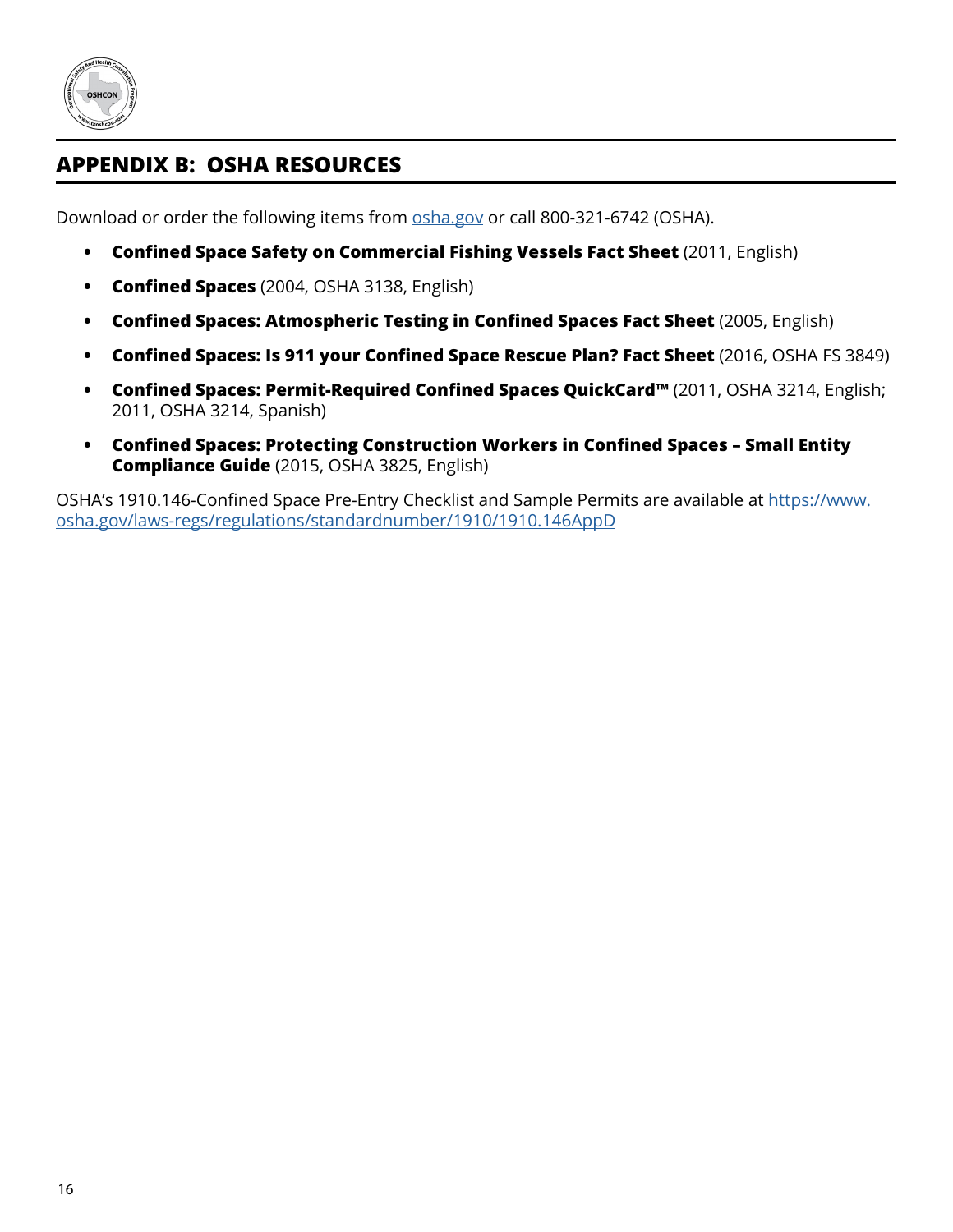

# <span id="page-20-0"></span>**APPENDIX C: DWC RESOURCES**

DWC features a free occupational safety and health DVD lending library. For more information, call 512- 804-4620 or visit the Resource Center at [www.tdi.texas.gov/wc/safety/videoresources/avcatalog.html.](http://www.tdi.texas.gov/wc/safety/videoresources/avcatalog.html)

DVDs on confined spaces include:

#### **Basic Training about Confined Spaces and the Entry Permit System DVD1750, DVD1750S, 20 min.**

Makes viewers aware of confined space hazards and steps required to prevent these hazards from contributing to injuries and deaths. Features a modular format, with each 3-4 minute block of instruction followed by a review. Covers differences between permit and non-permit-required spaces, the written confined space entry program, types and characteristics of confined space hazards, and responsibilities of entry team members. 2002. ERI-Safety.

#### **Confined Space Atmospheric Testing DVD1932ES, 17 min.**

Reviews how and when to test, what steps to take when air is unsafe, atmospheric hazards, procedures for proper pre-testing, and how to respond when air is unsafe. 2007, 1993. Coastal. Includes quiz.

#### **Confined Space Entry: Investigation DVD1933ES, 23 min.**

Two confined-space accidents teach employees how to work safely in confined spaces and how to prevent serious accidents from occurring. Reveals what happened and what went wrong. Covers four areas to investigate, and surviving in a confined space. 2008, 2003. Coastal. Includes quiz.

#### **Confined Space Entry: Permit Required! DVD1291ES, 21 min.**

Complies with OSHA 1910.146. Covers entry permit requirements, safe atmospheric testing, and training the entry team. 2006, 1993. Coastal. Includes employee handout/quiz.

#### **Confined Space Entry Responsibilities DVD1030, DVD1030S, 20 min.**

Addresses the risks and operational safety standards for confined spaces commonly found in public works and construction. Includes testing, ventilation and rescue procedures. 2001. Digital 2000/ERI-Safety.

#### **Confined Space Hotwork: Checklist to Safety DVD1934ES, 19 min.**

Covers proper safety procedures for confined space hotwork, including entry permits and hotwork permits. Also reviews emergency rescue. 2008, 1993. Coastal. Includes quiz.

#### **Confined Space: Inside Maneuvers DVD2211ES, 23 min.**

Compares confined space work to a submarine environment – tight space, critical atmospheric conditions, many potential hazards. Presents the USS Atlanta, a U.S. Naval submarine, and its crew, as a dramatic backdrop to the discussion. Covers space hazards, atmospheric testing, confined space entry permit requirements, confined space rescue, and team responsibilities. Coastal. Includes employee quiz.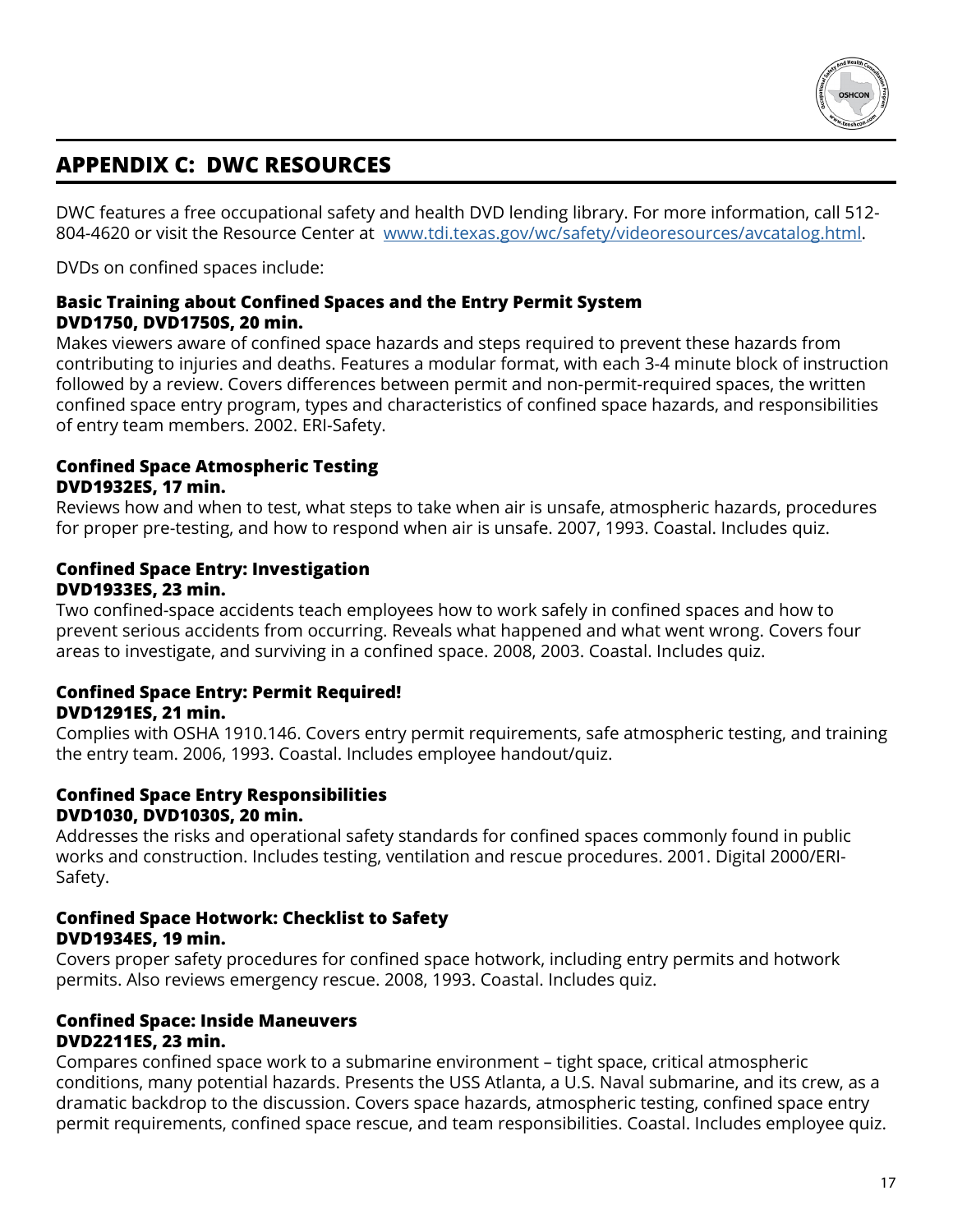

#### **Confined Space: Keeping Public Employees Safe DVD1937ES, 15 min.**

Trains public employees to work safely in these dangerous spaces and to keep organizations OSHAcompliant. Covers OSHA permit space requirements, understanding permit spaces and their hazards, entry permits, and training and duties. 2008. Coastal. Includes quiz.

#### **Confined Space: Non-Entry Rescue DVD1938ES, 20 min.**

Covers dangers of confined spaces and the attendant's responsibilities. Teaches employees how to get someone out of a confined space without endangering themselves. Complies with OSHA 1910.146. Discusses the written permit and the retrieval system. 2005. Coastal. Includes quiz.

#### **Cutting Torch Safety DVD1065, 6 min.**

Covers fireproofing floors and workbenches, and oxygen cylinder safety. Discusses importance of ventilation while working in confined spaces. Covers PPE and fire prevention for oxygen tank operations. Training Network.

#### **High-Impact Life & Death Series Confined Space Entry DVD1793, DVD1793S, 19 min.**

Dramatizes how simple mistakes lead to major injuries and even death during a confined space entry operation. Discusses duties and responsibilities of each participant: the entrant, the attendant, and the entry supervisor. Covers the entry permit system, duties of rescue team members, air testing and monitoring, lockout and line-breaking procedures, and use of PPE in confined spaces. No copyright date. ERI-Safety. Includes quiz.

#### **High-Risk Rescue DVD2334, DVD2334S, 5 min.**

Teaches that only trained rescuers should attempt confined-space rescues. Discusses confined-space hazards, proper rescue equipment, and attendant duties. Safety Shorts. Includes brief quiz.

#### **Limited Spaces – Attics, Basements, and Crawl Spaces DVD2354, 5 min.**

Teaches employees to plan and take the precautions necessary to avoid limited-space hazards. Covers potential hazards, proper dress, safe work practices, and handling tools and equipment. Safety Shorts. Includes brief quiz.

#### **Line Breaking: Use a Permit! DVD1289, 16 min.**

After the first 30 seconds of this program, workers will realize the gravity of the training they are about to receive. Covers the great potential for disaster for this relatively easy process. Discusses line and equipment opening (LEO), establishing an effective safety program, LEO permits, lockout/tagout, linebreaking procedures, and emergency response. Coastal. Includes quiz.

#### **Once Too Many – Confined Space Entry DVD2368, DVD2368S, 5 min.**

Reviews basic safety procedures to ensure safe maneuvering in confined spaces. Covers safety rules, buddy systems, oxygen content, and atmosphere tests. Safety Shorts. Includes brief quiz.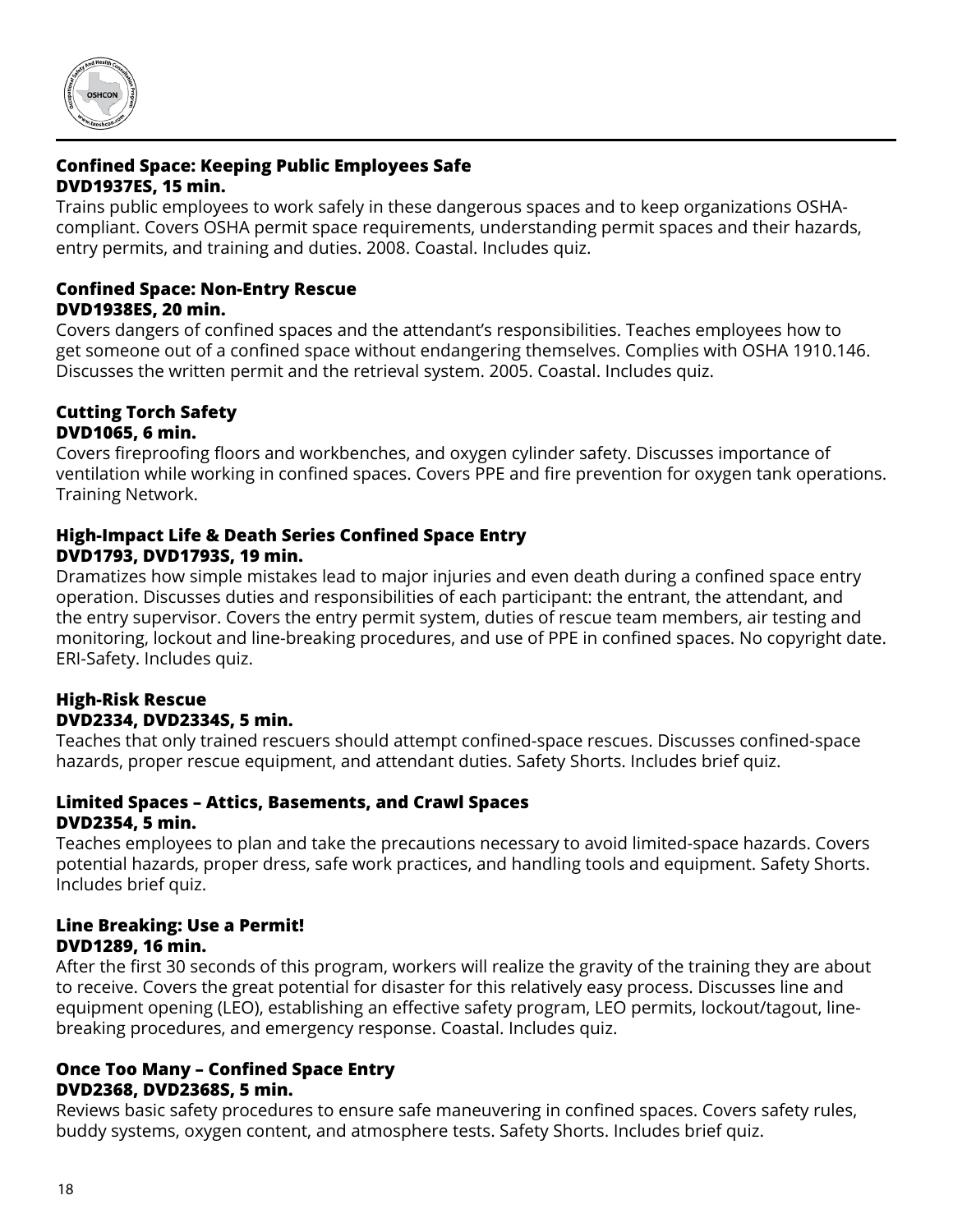

#### **Permit Required – Confined Space Entry DVD2374, DVD2374S, 5 min.**

Discusses different types of confined spaces and their different atmospheric conditions. Reviews OSHA requirements and the responsibilities of all involved in confined-space entry. Safety Shorts. Includes brief quiz.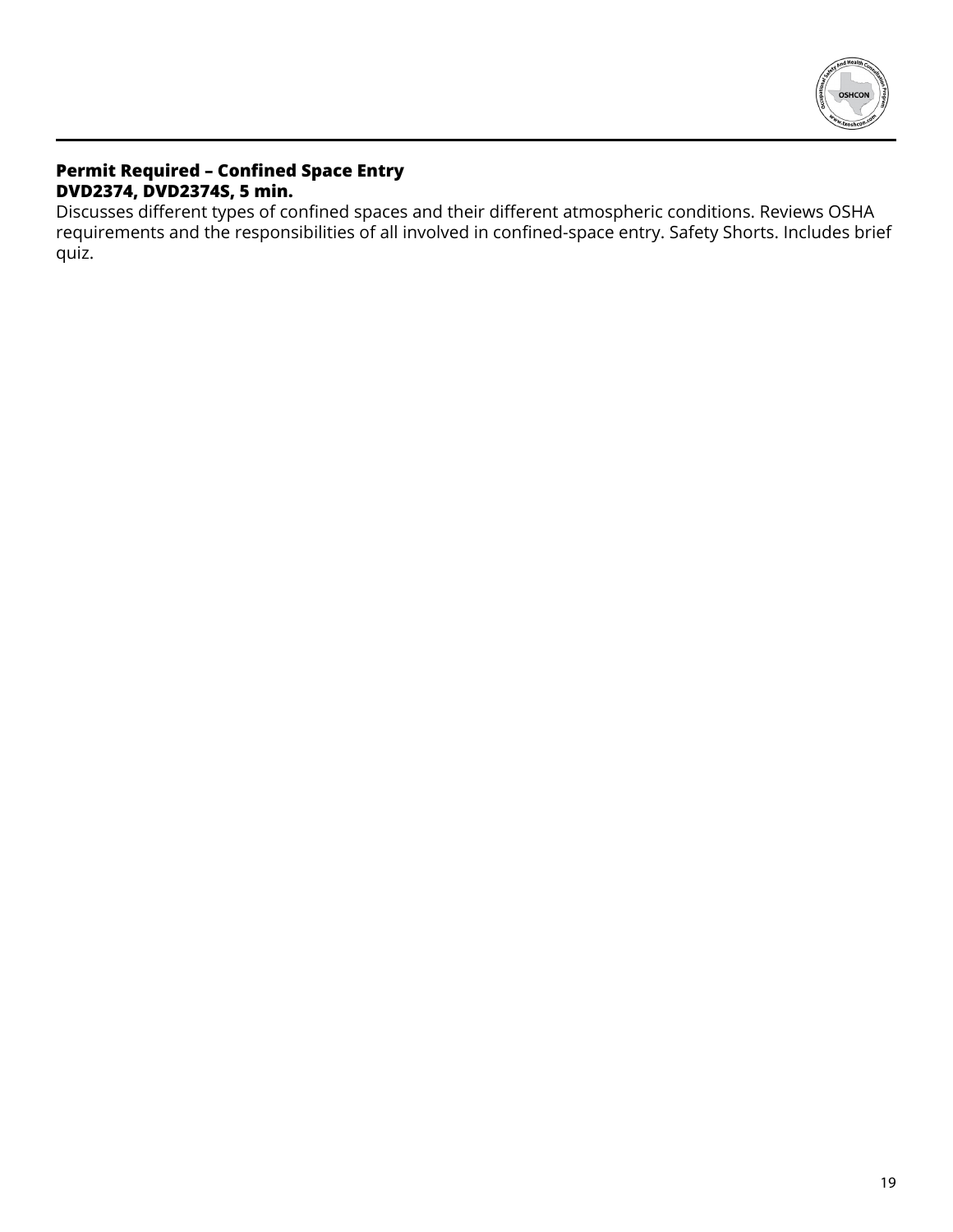<span id="page-23-0"></span>

# **APPENDIX D: ADDITIONAL CONFINED SPACES DEFINITIONS**

**"Acceptable Entry Conditions"** means the conditions that must exist in a permit space to allow entry and to ensure that employees involved with a "permit-required confined space entry" can safely enter and work within the space.

**"Attendant"** means an individual stationed outside one or more permit spaces who monitors the authorized entrants and who performs all attendant's duties assigned in the employer's permit space program.

**"Authorized Entrant"** means an employee who is authorized by the employer to enter a permit space

**"Blanking or Blinding"** means the absolute closure of a pipe, line, or duct by the fastening of a solid plate (such as a spectacle blind or a skillet blind) that completely covers the bore and that is capable of withstanding the maximum pressure of the pipe, line, or duct with no leakage beyond the plate.

#### **"Confined Space"** means a space that:

- is large enough and so configured that an employee can bodily enter and perform assigned work
- has limited or restricted means for entry or exit (for example, tanks, vessels, silos, storage bins, hoppers, vaults, and pits are spaces that may have limited means of entry.)
- is not designed for continuous employee occupancy.

**"Double Block and Bleed"** means the closure of a line, duct, or pipe by closing and locking or tagging two in-line valves and by opening and locking or tagging a drain or vent valve in the line between the two closed valves.

**"Emergency"** means any occurrence (including any failure of hazard control or monitoring equipment) or event internal or external to the permit space that could endanger entrants.

**"Engulfment"** means the surrounding and effective capture of a person by a liquid or finely divided (flowable) solid substance that can be aspirated to cause death by filling or plugging the respiratory system or that can exert enough force on the body to cause death by strangulation, constriction, or crushing.

**"Entry"** means the action by which a person passes through an opening into a permit-required confined space. Entry includes ensuing work activities in that space and is considered to have occurred as soon as any part of the entrant's body breaks the plane of an opening into the space, whether such action is intentional, or any work activities are performed in the space.

**"Entry Permit (Permit)"** means the written or printed document that is provided by the employer to allow and control entry into a permit space and that contains the information specified in confined space standards.

**"Entry Supervisor"** means the person (such as the employer, foreman, or crew chief) responsible for determining if acceptable entry conditions are present at a permit space where entry is planned, for authorizing entry and overseeing entry operations, and for terminating entry as required by this section. NOTE: An entry supervisor also may serve as an attendant or as an authorized entrant, if that person is trained and equipped as required by this section for each role he or she fills. Also, the duties of the entry supervisor may be passed from one individual to another during an entry operation.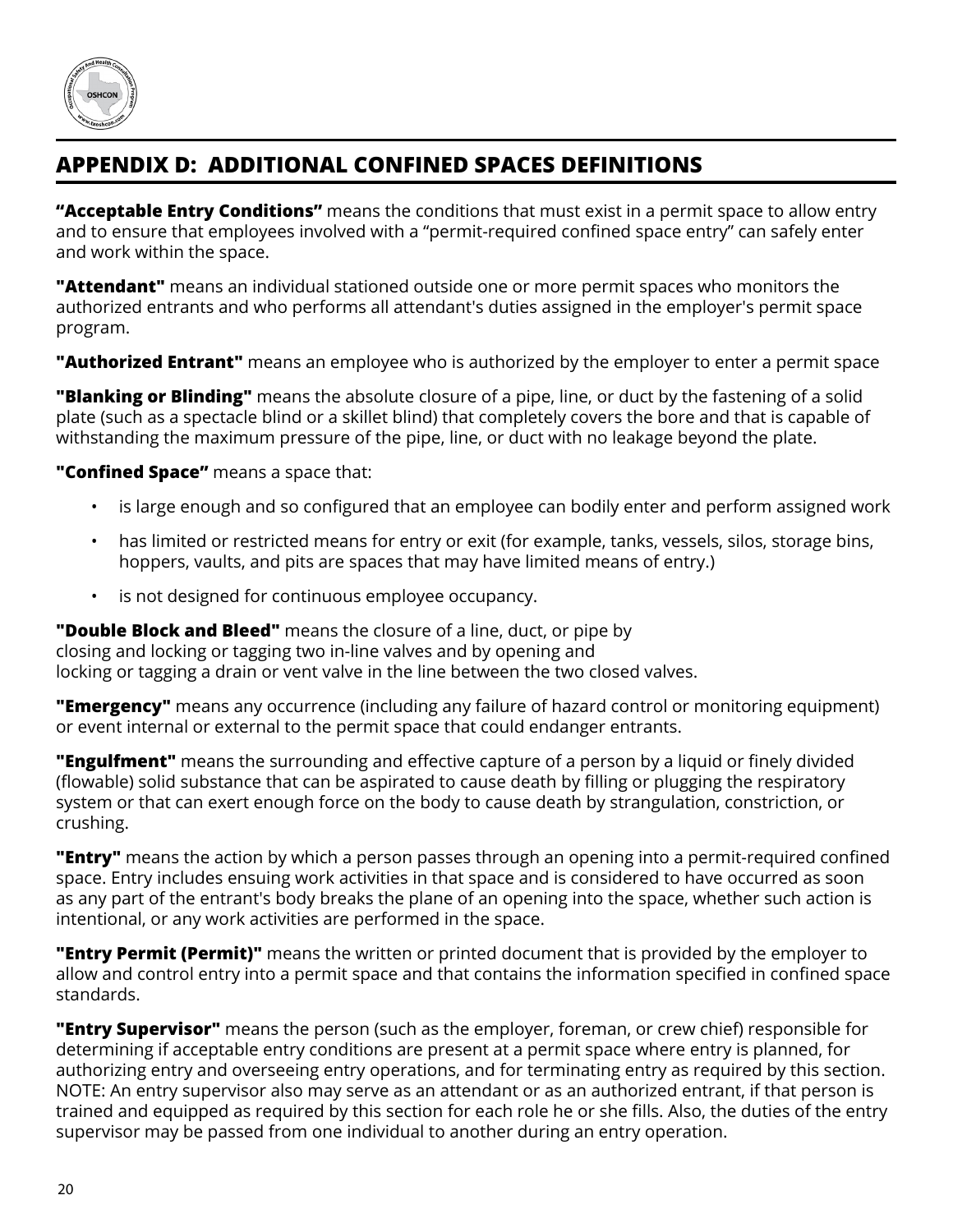

**"Hazardous Atmosphere"** means an atmosphere that may expose employees to the risk of death, incapacitation, impairment of ability to self-rescue (that is, escape unaided from a permit space), injury, or acute illness from one or more of the following causes:

- flammable gas, vapor, or mist in excess of 10 percent of its lower flammable limit (LFL)
- airborne combustible dust at a concentration that meets or exceeds its LFL. NOTE: This concentration may be approximated as a condition in which the dust obscures vision at 5 feet (1.52 m) or less;
- atmospheric oxygen concentration below 19.5 percent or above 23.5 percent;
- atmospheric concentration of any substance for which a dose or a permissible exposure limit is published in Subpart G, Occupational Health and Environmental Control, or in Subpart Z, Toxic and Hazardous Substances, of this Part and which could result in employee exposure more than its dose or permissible exposure limit
- any other atmospheric condition that is immediately dangerous to life or health.

**"Hot Work Permit"** means the employer's written authorization to perform operations (for example, riveting, welding, cutting, burning, and heating) capable of providing a source of ignition.

**"Immediately Dangerous to Life or Health (IDLH)"** means any condition that poses an immediate or delayed threat to life or that would cause irreversible adverse health effects or that would interfere with an individual's ability to escape unaided from a permit space. NOTE: Some materials -- hydrogen fluoride gas and cadmium vapor, for example -- may produce immediate transient effects that, even if severe, may pass without medical attention, but are followed by sudden, possibly fatal collapse 12-72 hours after exposure. The victim feels normal from recovery from transient effects until collapse. Such materials in hazardous quantities are considered immediately dangerous to life or health.

**"Inerting"** means the displacement of the atmosphere in a permit space by a noncombustible gas (such as nitrogen) to such an extent that the resulting atmosphere is noncombustible. NOTE: This procedure produces an IDLH oxygen-deficient atmosphere.

**"Isolation"** means the process by which a permit space is removed from service and completely protected against the release of energy and material into the space by such means as: blanking or blinding; misaligning or removing sections of lines, pipes, or ducts; a double block and bleed system; lockout or tagout of all sources of energy; or blocking or disconnecting all mechanical linkages.

**"Line Breaking"** means the intentional opening of a pipe, line, or duct that is or has been carrying flammable, corrosive, or toxic material, an inert gas, or any fluid at a volume, pressure, or temperature capable of causing injury

**"Non-Permit Confined Space"** means a confined space that does not contain or, with respect to atmospheric hazards, have the potential to contain any hazard capable of causing death or serious physical harm.

**"Oxygen Deficient Atmosphere"** means an atmosphere containing less than 19.5 percent oxygen by volume.

**"Oxygen Enriched Atmosphere"** means an atmosphere containing more than 23.5 percent oxygen by volume.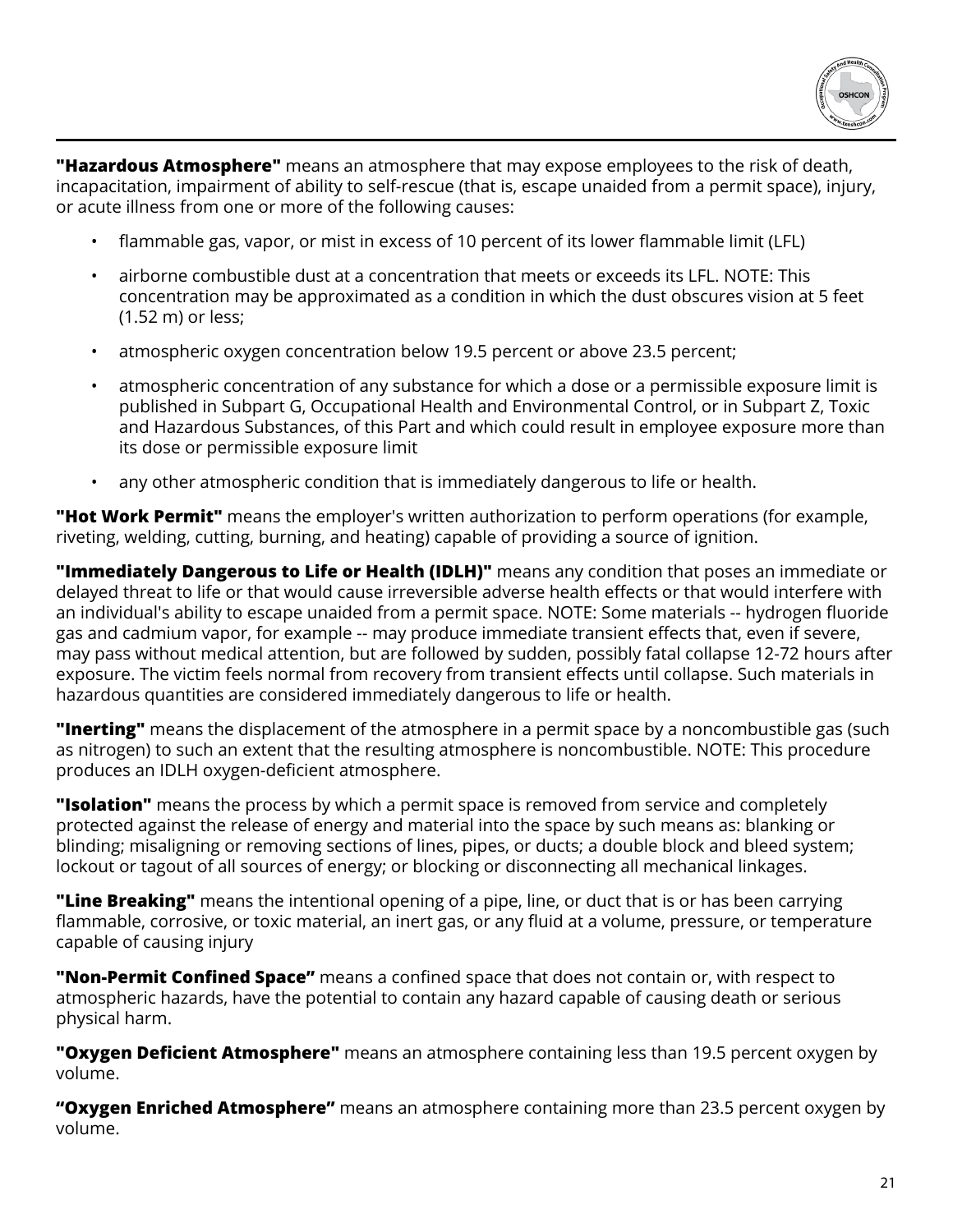

**"Permit-Required Confined Space (Permit Space)"** means a confined space that has one or more of the following characteristics:

- contains or has a potential to contain a hazardous atmosphere
- contains a material that has the potential for engulfing an entrant
- has an internal configuration such that an entrant could be trapped or asphyxiated by inwardly converging walls or by a floor which slopes downward and tapers to a smaller cross-section
- contains any other recognized serious safety or health hazard.

**"Permit-Required Confined Space Program (Permit Space Program)"** means the employer's overall program for controlling, and protecting employees from permit space hazards, and for regulating employee entry into permit spaces.

**"Permit System"** means the employer's written procedure for preparing and issuing permits for entry, and for returning the permit space to service following termination of entry.

**"Prohibited Condition"** means any condition in a permit space that is not allowed by the permit during the period when entry is authorized.

#### **"Rescue Service" means the personnel designated to rescue employees from permit spaces.**

**"Retrieval System"** means the equipment (including a retrieval line, chest or full-body harness, wristlets, if appropriate, and a lifting device or anchor) used for non-entry rescue of persons from permit spaces.

**"Test or Testing"** means the process of identifying and evaluating the hazards someone may confront when entering a permit space. Testing includes specifying the tests that are to be performed in the permit space. NOTE: Testing enables employers both to devise and implement adequate control measures for the protection of authorized entrants and to determine if acceptable entry conditions are present immediately prior to, and during, entry.